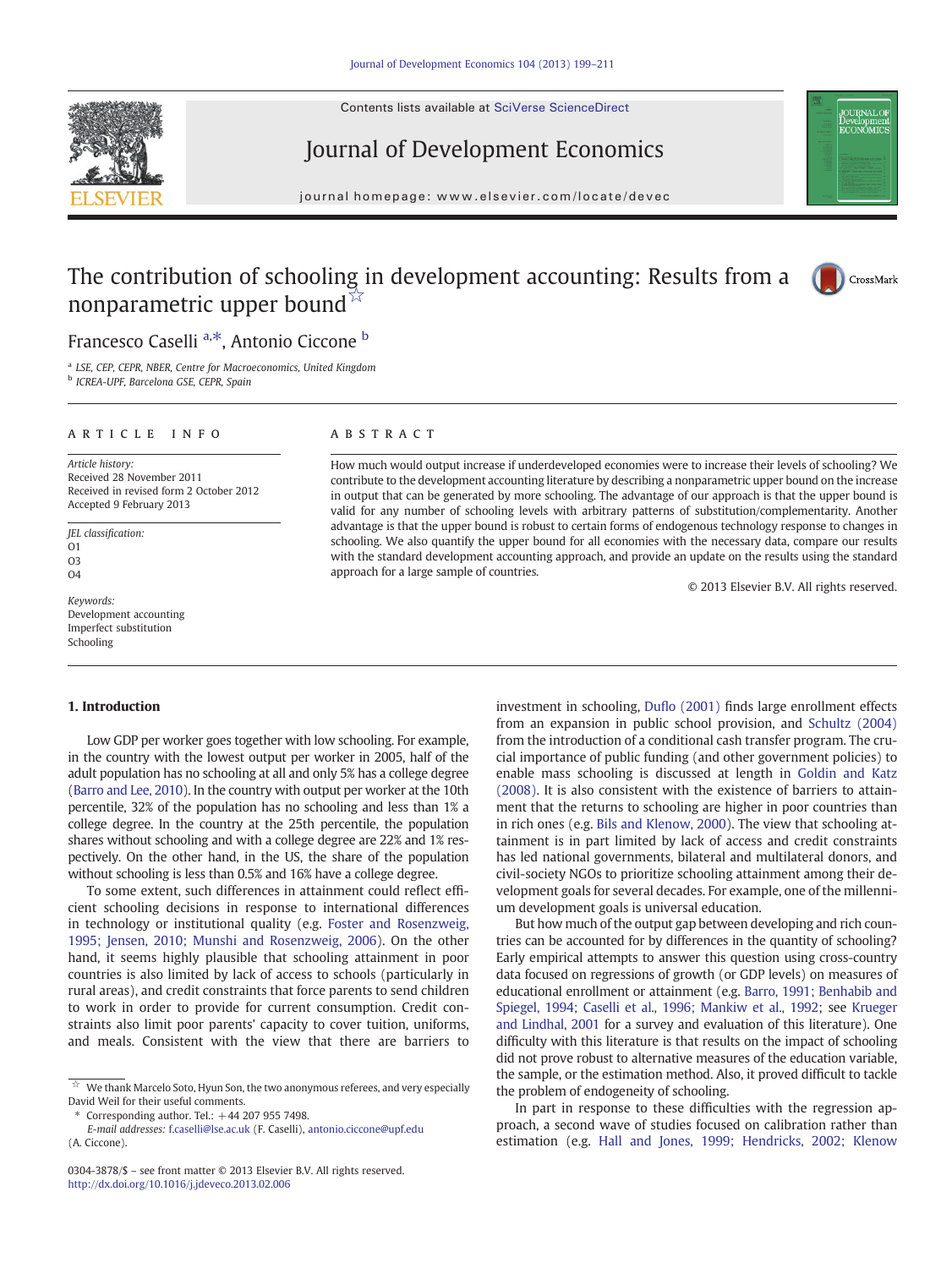[and Rodriguez-Claire, 1997\)](#page-11-0), giving rise to a thriving new literature known as development accounting. A robust result in the development accounting literature is that only a relatively small fraction of the output gap between developing and rich countries can be attributed to differences in the quantity of schooling. <sup>1</sup>This result appears to dampen expectations that current efforts at boosting schooling in poor countries, even if successful, will do much to close the gaps in living standards.<sup>2</sup>

The somewhat negative result from development accounting is obtained using a parametric approach. Technology differences across countries are assumed to be skill neutral, and workers with different attainment are perfect substitutes. Relative wages are then used to gauge the relative efficiency in production of workers with different attainment. A potential concern is that there is by now a consensus that differences in technology across countries or over time are generally not Hicks-neutral, and that perfect substitutability among different schooling levels is rejected by the empirical evidence (e.g. [Angrist, 1995; Autor and Katz, 1999; Caselli and Coleman, 2006;](#page-11-0) [Ciccone and Peri, 2005; Goldin and Katz, 1998; Katz and Murphy, 1992](#page-11-0); and [Krusell et al., 2000](#page-12-0)). Once the assumptions of perfect substitutability among schooling levels and Hicks-neutral technology differences are discarded, can we still say something about the output gap between developing and rich countries attributable to schooling?

Answering this question while sticking to a parametric approach requires assuming that there are only two imperfectly substitutable skill types, that the elasticity of substitution between these skill types is the same in all countries, and that this elasticity of substitution is equal to the elasticity of substitution in countries where instrumental-variable estimates are available (e.g. [Angrist, 1995;](#page-11-0) [Ciccone and Peri, 2005\)](#page-11-0). These assumptions are quite strong. For example, the evidence indicates that dividing the labor force in just two skill groups misses out on important margins of substitution [\(Autor](#page-11-0) [et al., 2006; Goos and Manning, 2007](#page-11-0)). Once there are more than 3 skill types, estimation of elasticities of substitution becomes notoriously difficult for two main reasons. First, there are multiple, non-nested ways of capturing patterns of substitutability/complementarity and this make it difficult to avoid misspecification (e.g. [Duffy et al., 2004\)](#page-11-0). Second, relative skill supplies and relative wages are jointly determined in equilibrium and estimation therefore requires instruments for relative supplies. It is already challenging to find convincing instruments for two skill types and we are not aware of instrumental-variable estimates when there are 3 or more imperfectly substitutable skills groups.

We explore an alternative to the parametric production function approach. In particular, we make the observation that when aggregate production functions are weakly concave in inputs, assuming perfect substitutability among different schooling levels yields an upper bound on the increase in output that can be generated by more schooling. This is true irrespective of the pattern of substitutability/complementarity among schooling levels, as well as the pattern of cross-country nonneutrality in technology. This basic observation does not appear to have been made in the development accounting literature. It is worthwhile noting that the production functions used in the development accounting literature satisfy the assumption of weak concavity in inputs. Hence, our approach yields an upper bound on the increase one would obtain using the production functions in the literature. Moreover, the assumption of weakly concave aggregate production functions is fundamental for the development accounting approach as it is clear that without it, inferring marginal productivities from market prices cannot yield interesting insights into the factors accounting for differences in economic development.

The intuition for why the assumption of perfect substitutability yields an upper bound on the increase in output generated by more schooling is easiest to explain in a model with two schooling levels, schooled and unschooled. In this case, an increase in the share of schooled workers has, in general, two types of effects on output. The first effect is that more schooling increases the share of more productive workers, which increases output. The second effect is that more schooling raises the marginal productivity of unschooled workers and lowers the marginal productivity of schooled workers. When assuming perfect substitutability between schooling levels, one rules out the second effect. This implies an overstatement of the output increase when the production function is weakly concave, because the increase in the marginal productivity of unschooled workers is more than offset by the decrease in the marginal productivity of schooled workers. The result that increases in marginal productivities produced by more schooling are more than offset by decreases in marginal productivities continues to hold for an arbitrary number of schooling types with any pattern of substitutability/complementarity as long as the production function is weakly concave. Hence, assuming perfect substitutability among different schooling levels yields an upper bound on the increase in output generated by more schooling.

From the basic observation that assuming perfect substitutability among schooling levels yields an upper bound on output increases, and with a few ancillary assumptions – mainly that physical capital adjusts to the change in schooling so as to keep the marginal product of physical capital unchanged – we derive a formula that computes the upper bound using exclusively data on the structure of relative wages of workers with different schooling levels. We apply our upper-bound calculations to two data sets. In one data set of 9 countries we have detailed wage data for up to 10 schooling-attainment groups for various years between 1960 and 2005. In another data set of about 90 countries we use evidence on Mincerian returns to proxy for the structure of relative wages among 7 attainment groups. Our calculations yield output gains from reaching a distribution of schooling attainment similar to the US that are sizeable as a proportion of initial output. However, these gains are much smaller when measured as a proportion of the existing output gap with the US. These results are in line with the conclusions from development accounting (e.g. [Caselli, 2005; Hall and](#page-11-0) [Jones, 1999; Klenow and Rodriguez-Claire, 1997](#page-11-0)). This is not surprising as these studies assume that workers with different schooling attainment are perfect substitutes and therefore end up working with a formula that is very similar to our upper bound.

A potential limitation of the parametric approach to development accounting is that it typically assumes that changes in schooling attainment leave technology unchanged.<sup>3</sup>This assumption would be wrong if there were important schooling externalities or significant appropriate-technology effects. We discuss the extent to which our nonparametric upper bound is robust to endogenous technology

<sup>&</sup>lt;sup>1</sup> Recently this result has been challenged by [Gennaioli et al. \(forthcoming\),](#page-11-0) who argue that much of top managers' and entrepreneurs' returns to schooling are formally earned as profits, and therefore unaccounted for by standard microeconomic estimates of the returns to schooling – a key ingredient in most development-accounting calculations. After accounting for managers' returns to schooling, they argue that the average Mincerian return to schooling is around 20%, about double what is usually found in the literature. Using this higher return leads to a large increase in the explanatory power of human capital for income differences. Gennaioli et al.'s estimate of managers' returns to schooling is based on firm-level valued-added regressions that do not control for manager characteristics other than schooling. As such characteristics may be correlated with managers' schooling, it is difficult to know what part of the return can be attributed to schooling only.

 $2$  Partially in response to these findings, some authors have advocated a shift to cross-country differences in the quality of schooling (e.g. [Erosa et al., 2010; Hanushek](#page-11-0) [and Woessmann, 2008, 2011; Manuelli and Sheshadri, 2010\)](#page-11-0). Other authors have emphasized aspects of human capital such as health ([Weil, 2007](#page-12-0)) and experience ([Lagakos et al., 2012\)](#page-12-0).

 $^{\rm 3}$  This is not always the case however. For example, a recent paper by [Jones \(2011\)](#page-12-0) computes rich–poor human capital ratios using relative wages in poor as well as rich countries. His approach implies that computed human capital ratios will also reflect differences in human capital quality and – to the extent they affect relative wages – differences in technology. In Jones' framework, the perfect substitution case yields a lower bound on the income increase that can be achieved by raising human capital in poor countries.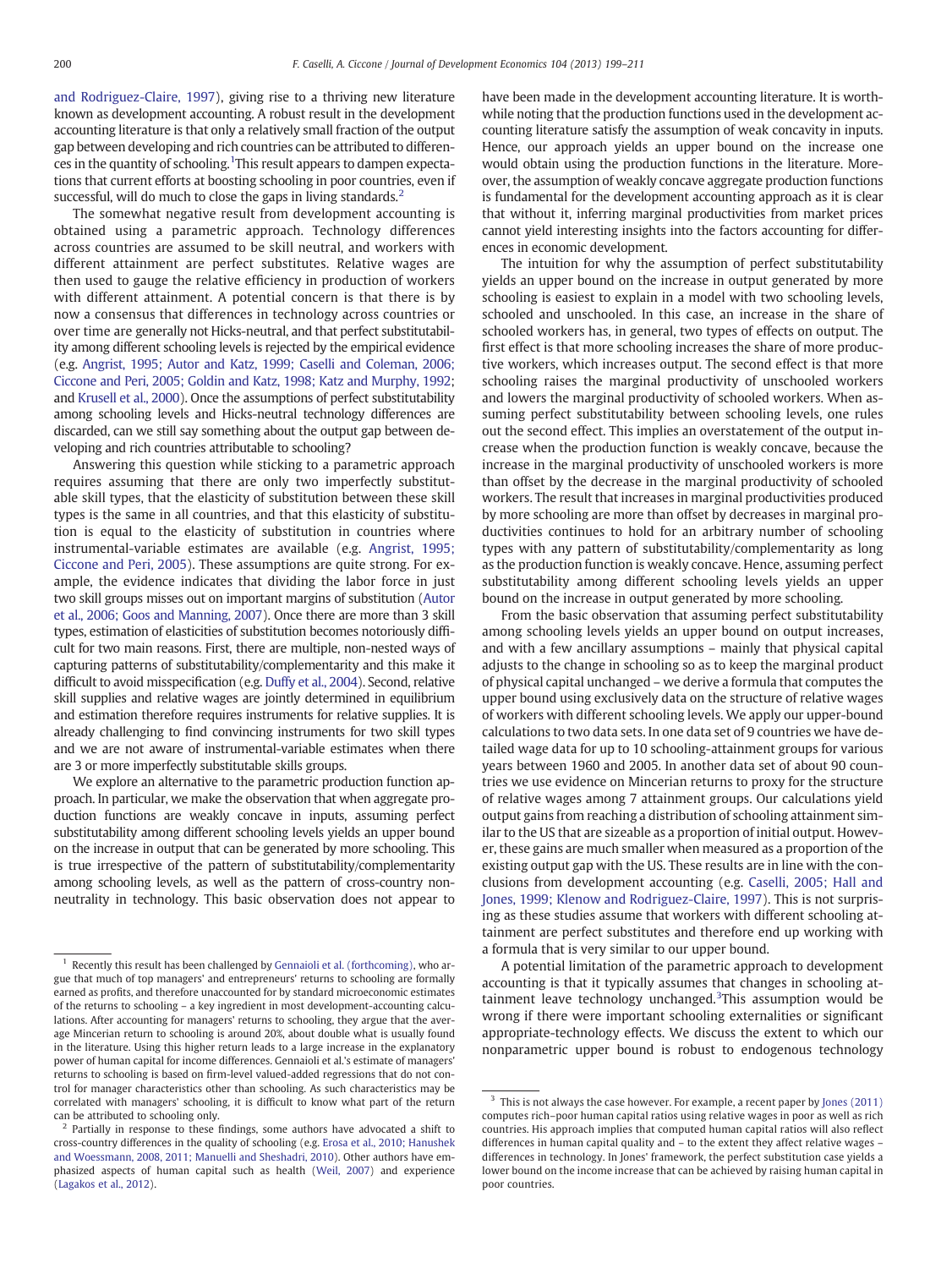<span id="page-2-0"></span>responses. Perhaps surprisingly, we find that our approach also works in the appropriate-technology framework developed and estimated by [Caselli and Coleman \(2006\).](#page-11-0) On the other hand, and less surprisingly, our approach does not yield an upper bound in the presence of aggregate schooling externalities. However, the empirical evidence suggests that such externalities are not large enough for our upper bound to be far off. We therefore conclude that our upper-bound calculations could well continue to be useful even in a world where technology responds endogenously to relative skill supplies.

The rest of the paper is organized as follows. Section 2 derives the upper bound. [Section 3](#page-4-0) shows the results from our calculations. [Section 4](#page-6-0) discusses the robustness of our upper-bound calculation to making technology endogenous to schooling. [Section 5](#page-7-0) concludes.

#### 2. Derivation of the upper bound

Suppose that output Y is produced with physical capital K and workers with different levels of schooling attainment,

$$
Y = F(K, L_0, L_1, \dots, L_m)
$$
\n(1)

where  $L_i$  denotes workers with schooling attainment  $i=0,...,m$ . The (country-specific) production function F is assumed to be increasing in all arguments, subject to constant returns to scale, and weakly concave in inputs. Moreover, F is taken to be twice continuously differentiable.

The question we want to answer is: how much would output per worker in a country increase if workers were to have more schooling. Specifically, define  $s_i$  as the share of the labor force with schooling attainment *i*, and  $\mathbf{s} = [s_0, s_1, s_i, s_m]$  as the vector collecting all the shares. We want to know the increase in output per worker if schooling were to change from the current schooling distribution  $s^1$  to a schooling distribution  $s^2$  with more weight on higher schooling attainment. For example,  $s<sup>1</sup>$  could be the current distribution of schooling attainment in India and  $s^2$  the distribution in the US. Our problem is that we do not know the production function F.

To start deriving an upper bound for the increase in output per worker that can be generated by additional schooling, denote physical capital per worker by  $k$  and note that constant returns to scale and weak concavity of the production function in Eq. (1) imply that changing inputs from  $(k^1, s^1)$  to  $(k^2, s^2)$  generates a change in output per worker  $y^2 - y^1$  that satisfies

$$
y^{2}-y^{1} \leq F_{k}(k^{1}, \mathbf{s}^{1})(k^{2}-k^{1}) + \sum_{i=0}^{m} F_{i}(k^{1}, \mathbf{s}^{1})(s_{i}^{2}-s_{i}^{1})
$$
 (2)

where  $F_k(k^1,\mathbf{s}^1)$  is the marginal product of physical capital given inputs ( $k^1$ , $\mathbf{s}^1$ ) and  $F_i(k^1,\mathbf{s}^1)$  is the marginal product of labor with schooling attainment *i* given inputs  $(k^1, s^1)$ . Hence, the linear expansion of the production function is an upper bound for the increase in output per worker generated by changing inputs from  $(k^1, s^1)$  to  $(k^2, s^2)$ .

We will be interested in percentage changes in output per worker and therefore divide both sides of Eq. (2) by  $y<sup>1</sup>$ ,

$$
\frac{y^2 - y^1}{y^1} \le \frac{F_k(k^1, \mathbf{s}^1)k^1}{y^1} \left(\frac{k^2 - k^1}{k^1}\right) + \sum_{i=0}^m \frac{F_i(k^1, \mathbf{s}^1)}{y^1} \left(s_i^2 - s_i^1\right).
$$
 (3)

Assume now that factor markets are approximately competitive. Then Eq. (3) can be rewritten as

$$
\frac{y^2 - y^1}{y^1} \le \alpha^1 \left(\frac{k^2 - k^1}{k^1}\right) + \left(1 - \alpha^1\right) \left(\sum_{i=0}^m \left(\frac{w_i^1}{\sum_{i=0}^m w_i^1 s_i^1}\right) \left(s_i^2 - s_i^1\right)\right) \tag{4}
$$

where  $\alpha^1$  is the physical capital share in output and  $w^1_i$  is the wage of workers with schooling attainment *i* given inputs  $(k^1, s^1)$ . Since

schooling shares must sum up to unity we have  $\sum_{i=0}^{m} w_i^1(s_i^2 - s_i^1)$  =  $\sum_{i=1}^{m} (w_i^1 - w_0^1)(s_i^2 - s_i^1)$  and  $w^1 = w_0^1 + \sum_{i=1}^{m} (w_i^1 - w_0^1)s_i^1$ , Eq. (4) becomes

$$
\frac{y^2 - y^1}{y^1} \le \alpha^1 \left(\frac{k^2 - k^1}{k^1}\right) + \left(1 - \alpha^1\right) \left(\frac{\sum_{i=1}^m \left(\frac{w_i^1}{w_0^1} - 1\right) \left(s_i^2 - s_i^1\right)}{1 + \sum_{i=1}^m \left(\frac{w_i^1}{w_0^1} - 1\right) s_i^1}\right). \tag{5}
$$

Hence, the increase in output per worker that can be generated by additional schooling and physical capital is below a bound that depends on the physical capital income share and the wage premia of different schooling groups relative to a schooling baseline.

#### 2.1. Optimal adjustment of physical capital

In Eq. (5), we consider an arbitrary change in the physical capital intensity. As a result, the upper bound on the increase in output that can be generated by additional schooling may be off because the change in physical capital considered is suboptimal given schooling attainment. We now derive an upper bound that allows physical capital to adjust optimally (in a sense to be made clear shortly) to the increase in schooling. To do so, we have to distinguish two scenarios. A first scenario where the production function is weakly separable in physical capital and schooling, and a second scenario where schooling and physical capital are not weakly separable. In this section we develop the first of these cases, while in the appendix we develop the latter.

Assume that the production function for output can be written as

$$
Y = F(K, G(L_0, L_1, ... L_m))
$$
\n(6)

with F and G characterized by constant returns to scale and weak concavity. This formulation implies that the marginal rate of substitution in production between workers with different schooling is independent of the physical capital intensity. While this separability assumption is not innocuous, it is weaker than the assumption made in most of the development accounting literature.<sup>4</sup>

We also assume that as the schooling distribution changes from the original schooling distribution  $s^1$  to a schooling distribution  $s^2$ , physical capital adjusts to leave the marginal product of capital unchanged,  $MPK<sup>2</sup> = MPK<sup>1</sup>$ . This could be because physical capital is mobile internationally or because of physical capital accumulation in a closed economy.<sup>5</sup> With these two assumptions we can develop an upper bound for the increase in output per worker that can be generated by additional schooling, that depends on the wage premia of different schooling groups only. To see this, note that separability of the production function implies

$$
\frac{y^2 - y^1}{y^1} \le \alpha^1 \left(\frac{k^2 - k^1}{k^1}\right) + \left(1 - \alpha^1\right) \left(\frac{G\left(\mathbf{s}^2\right) - G\left(\mathbf{s}^1\right)}{G\left(\mathbf{s}^1\right)}\right). \tag{7}
$$

The assumption that physical capital adjusts to leave the marginal product unchanged implies that  $F_1(k^1/G(\mathbf{s}^1), 1) = F_1(k^2/G(\mathbf{s}^2), 1)$  and therefore  $k^2/G(\mathbf{s}^2) = k^1/G(\mathbf{s}^1)$ . Substituting in Eq. (7),

$$
\frac{y^2 - y^1}{y^1} \le \frac{G\left(\mathbf{s}^2\right) - G\left(\mathbf{s}^1\right)}{G\left(\mathbf{s}^1\right)}.\tag{8}
$$

 $4$  Which assumes that the function F in Eq. (6) is Cobb-Douglas, often based on [Gollin's \(2002\)](#page-11-0) finding that the physical capital income share does not appear to vary systematically with the level of economic development. In the Appendix we show that our approach can be extended to the case where physical capital displays stronger complementarities with higher levels of schooling.

<sup>5</sup> See [Caselli and Feyrer \(2007\)](#page-11-0) for evidence that the marginal product of capital is not systematically related to the level of economic development.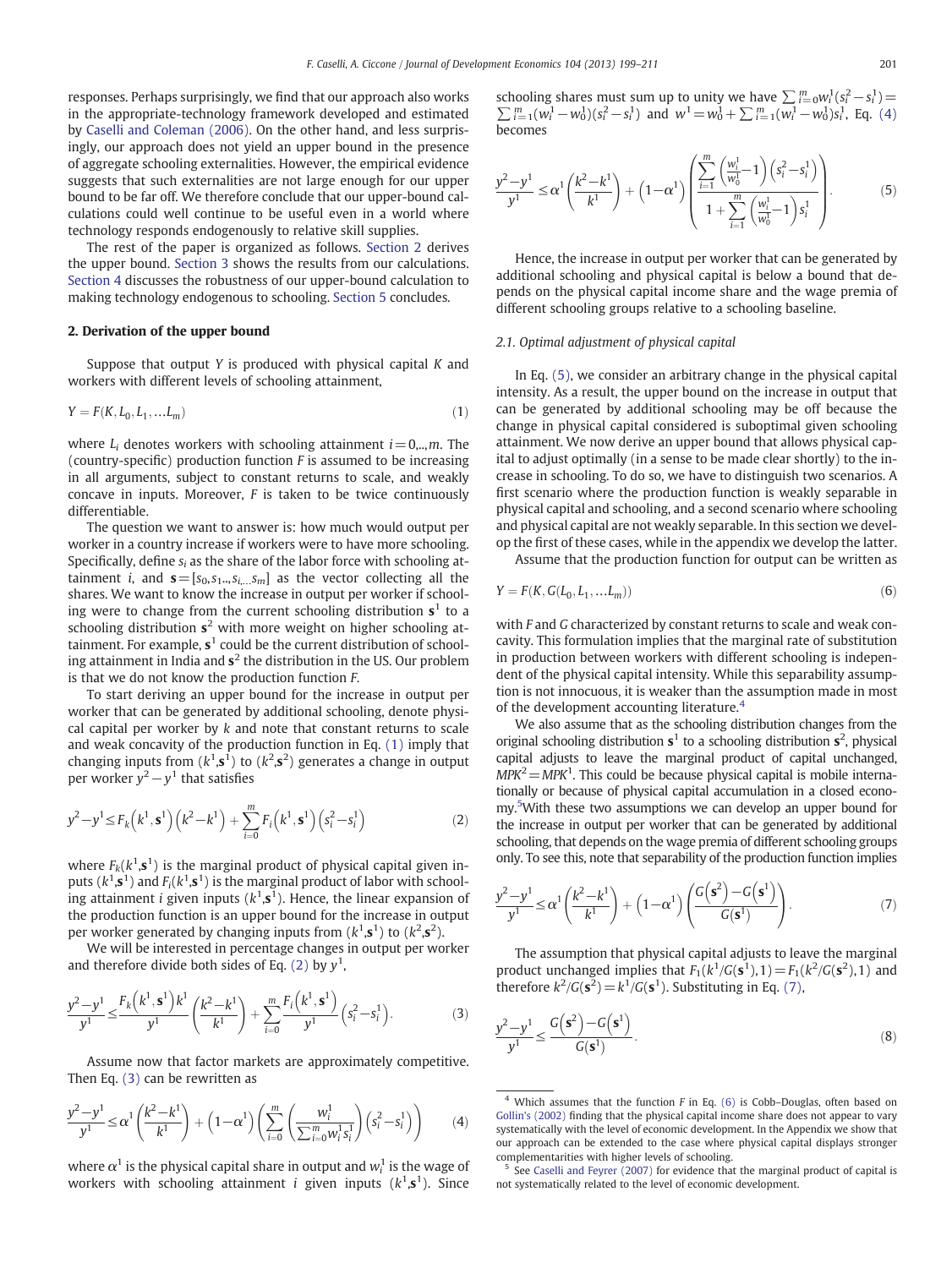<span id="page-3-0"></span>Weak concavity and constant returns to scale of G imply, respectively,  $G(\mathbf{s}^2) - G(\mathbf{s}^1) \le \sum_{i=0}^m G_i(\mathbf{s}^1)(s_i^2 - s_i^1)$  and  $G(\mathbf{s}^1) = \sum_{i=0}^m G_i(\mathbf{s}^1)s_i^1$ , where  $G_i$  denotes the derivative with respect to schooling level *i*. Combined with Eq. [\(7\),](#page-2-0) this yields

$$
\frac{y^2 - y^1}{y^1} \le \frac{\sum_{i=0}^m G_i(\mathbf{s}^1)(s_i^2 - s_i^1)}{\sum_{i=0}^m G_i(\mathbf{s}^1)s_i^1} = \frac{\sum_{i=1}^m \left(\frac{w_i^1}{w_0^1} - 1\right)(s_i^2 - s_i^1)}{1 + \sum_{i=1}^m \left(\frac{w_i^1}{w_0^1} - 1\right)s_i^1}
$$
(9)

where the equality makes use of the fact that separability of the production function and competitive factor markets imply

$$
\frac{G_i(s^1)}{G_0(s^1)} = \frac{F_2(k^1, G(s^1))G_i(s^1)}{F_2(k^1, G(s^1))G_0(s^1)} = \frac{w_i^1}{w_0^1}.
$$
\n(10)

Hence, assuming weak separability between physical capital and schooling, the increase in output per worker that can be generated by additional schooling is below a bound that depends on the wage premia of different schooling groups relative to a schooling baseline.

#### 2.2. The upper bound with a constant marginal return to schooling

The upper bound on the increase in output per worker that can be generated by additional schooling in Eq. (9) becomes especially simple when the wage structure entails a constant return to each additional year of schooling,  $(w_i-w_{i-1})/w_{i-1}=\gamma$ . This assumption is often made in development accounting, because for many countries the only data on the return to schooling available is the return to schooling estimated using Mincerian wage regressions (which implicitly assume  $(w_i-w_{i-1})/w_{i-1}=\gamma$ ). In this case, the upper bound for the case of weak separability between schooling and physical capital in Eq. (9) becomes

$$
\frac{y^2 - y^1}{y^1} \le \frac{\sum_{i=1}^m ((1+\gamma)^{x_i} - 1) \left( s_i^2 - s_i^1 \right)}{1 + \sum_{i=1}^m ((1+\gamma)^{x_i} - 1) s_i}.
$$
\n(11)

where  $x_i$  is years of schooling corresponding to schooling attainment  $i$ (schooling attainment 0 is assumed to entail zero years of schooling).

The upper-bound calculation using Eq. (11) is closely related to analogous calculations in the development accounting literature. In development accounting, a country's human capital is typically calculated as  $(1 + \gamma)^S$  (12)

where S is average years of schooling and the average marginal return to schooling  $\gamma$  is calculated using evidence on Mincerian coefficients.<sup>6</sup>One difference with our approach is therefore that development accounting calculations identify a country's schooling capital with the schooling capital of the average worker, while our upper-bound calculation uses the (more theoretically grounded) average of the schooling capital of all workers. The difference is Jensen's inequality.<sup>7</sup> Another difference is that

$$
\frac{y^2-y^1}{y^1}\leq \frac{\left(1+\gamma\right)^{S^2} - \left(1+\gamma\right)^{S^1}}{\left(1+\gamma\right)^{S^1}}.
$$

Another approximation of the right-hand side of (11) for small  $\gamma$  that is useful for relating our upper bound to the development accounting literature is  $\gamma(S^2-S^1)/(1+\gamma S^1)$ .

we use country-specific Mincerian returns while development accounting often uses a common value (or function) for all countries.

#### 2.3. Link to development accounting and graphical intuition

At this point it is worthwhile discussing the relationship between our analysis of schooling's potential contribution to output per worker differences across countries and the analysis in development accounting. Following [Klenow and Rodriguez-Claire \(1997\),](#page-12-0) development accounting usually assesses the role of schooling for output per worker under the assumption that workers with different schooling are perfect substitutes in production. This assumption has been made because it is necessary to explain the absence of large cross-country differences in the return to schooling when technology is Hick-neutral (e.g. [Hendricks, 2002; Klenow and Rodriguez-Claire, 1997\)](#page-12-0). But there is now a consensus that differences in technology across countries or over time are generally not Hicks-neutral and that perfect substitutability among different schooling levels is rejected by the empirical evidence, see [Katz and Murphy \(1992\)](#page-12-0), [Angrist \(1995\),](#page-11-0) [Goldin](#page-11-0) [and Katz \(1998\)](#page-11-0), [Autor and Katz \(1999\),](#page-11-0) [Krusell et al. \(2000\)](#page-12-0), [Ciccone](#page-11-0) [and Peri \(2005\),](#page-11-0) [Caselli and Coleman \(2006\)](#page-11-0). Moreover, the elasticity of substitution between more and less educated workers found in this literature is rather low (between 1.3 and 2, see [Ciccone and Peri, 2005](#page-11-0) for a summary).

Hence, the assumption of perfect substitutability among different schooling levels often made in development accounting should be discarded. But this does not mean that the findings in the development accounting literature have to be discarded also. To understand why note that the right-hand side of Eq.  $(9)$  – our upper bound on the increase in output per worker generated by more schooling – is exactly equal to the output increase one would have obtained under the assumption that different schooling levels are perfect substitutes in production,  $G(L_0, L_1, ..., L_m) = a_0L_0 + a_1L_1 + ... + a_mL_m$ . Hence, although rejected empirically, the assumption of perfect substitutability among different schooling levels remains useful in that it yields an upper bound on the output increase that can be generated by more schooling.

To develop an intuition for these results, consider the case of just two labor types, skilled and unskilled, and no capital,

$$
Y = G(L_U, L_H) \tag{13}
$$

where G is taken to be subject to constant returns to scale and weakly concave. Suppose we observe the economy when the share of skilled labor in total employment is  $s<sup>1</sup>$  and want to assess the increase in output per worker generated by increasing the skilled-worker share to  $s^2$ . The implied increase in output per worker can be written as

$$
y(s^2) - y(s^1) = G(1-s^2, s^2) - G(1-s^1, s^1)
$$
  
= 
$$
\int_{s^1}^{s^2} \frac{\partial G(1-s, s)}{\partial s} ds
$$
  
= 
$$
\int_{s^1}^{s^2} [G_2(1-s, s) - G_1(1-s, s)] ds.
$$
 (14)

Weak concavity of G implies that  $G_2(1-s, s) - G_1(1-s, s)$  is either flat or downward sloping in s. Hence, Eq. (14) implies that  $y(s^2)$  –  $y(s^1) \leq [G_2(1-s^1,s^1) - G_1(1-s^1,s^1)](s^2-s^1)$ . Moreover, when factor markets are perfectly competitive, the difference between the observed skilled and unskilled wage in the economy  $w_H^1 - w_U^1$  is equal to  $G_2(1-s^1, s^1) - G_1(1-s^1, s^1)$ . As a result,  $y(s^2) - y(s^1) \leq (w_H^1$  $w_U^1$ )( $s^2 - s^1$ ). As  $(w_H^1 - w_U^1)(s^2 - s^1)$  is also the output increase one would have obtained under the assumption that the two skill types are perfect substitutes, it follows that our upper bound is equal to the increase in output assuming perfect substitutability between

<sup>&</sup>lt;sup>6</sup> More accurately, human capital is usually calculated as  $exp(\gamma S)$ , but the two expressions are approximately equivalent and the one in the text is more in keeping with our previous notation.

<sup>&</sup>lt;sup>7</sup> To see the relation more explicitly, for small  $\gamma$ ,  $(1 + \gamma)^{x_i}$  is approximately linear and the right-hand side of (11) can be written in terms of average years of schooling  $S=\sum_{i=1}^m x_i s_i$ , as we do not miss much by ignoring Jensen's inequality and assuming  $\sum_{i=0}^{m} (1+\gamma)^{x_i} s_i \approx (1+\gamma)^S$ . As a result, if the Mincerian return to schooling is small, the upper bound on the increase in output per worker that can be generated by more schooling depends on the Mincerian return and average schooling only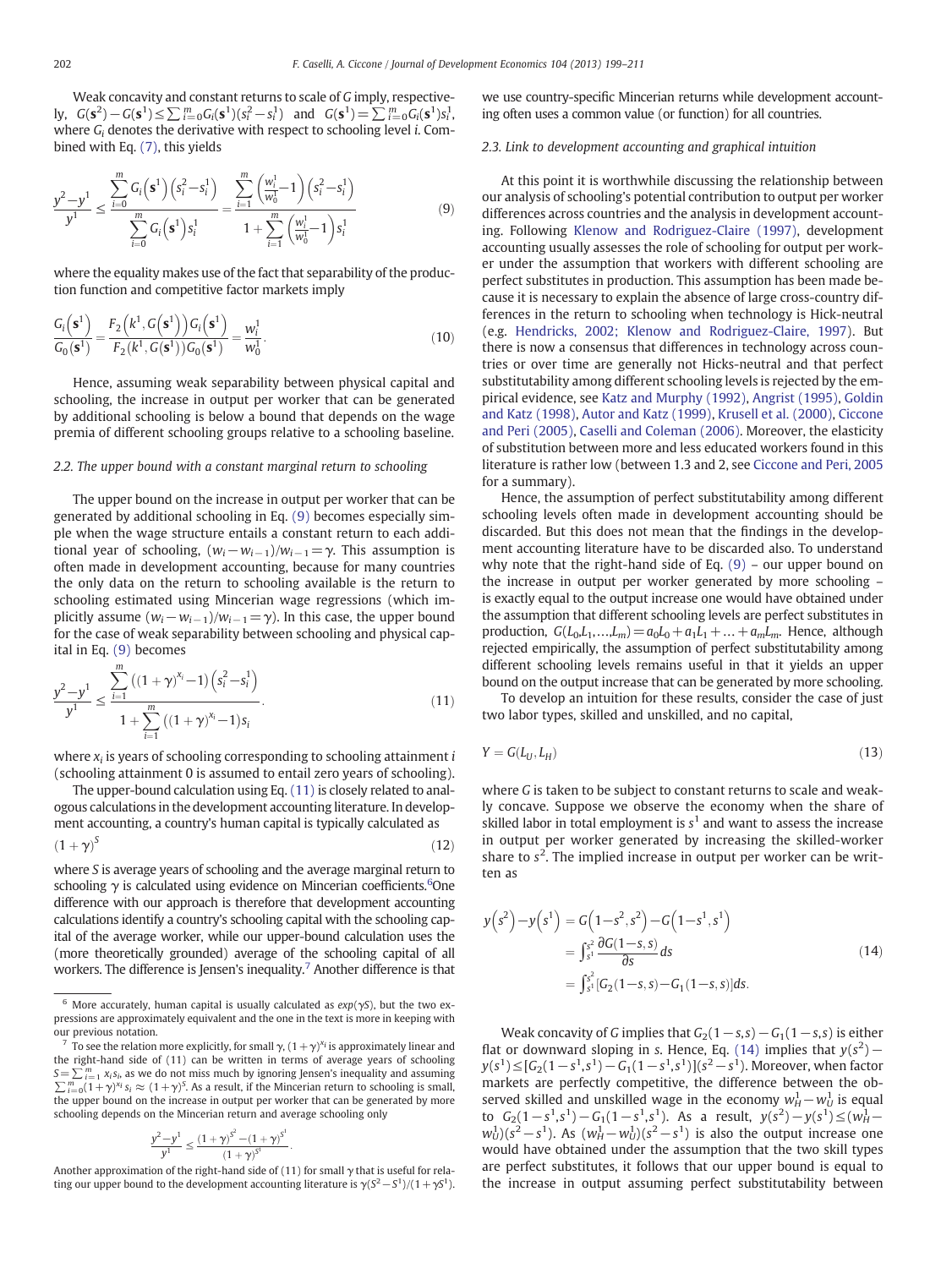<span id="page-4-0"></span>

Fig. 1. Change in income from change in schooling.

skill types. Fig. 1 illustrates this calculation graphically.<sup>8</sup>The increase in output is the area between the vertical lines through  $S_1$  and  $S_2$ , and the two MP lines. The upper bound is the entire rectangle that contains this area. The figure also illustrates that the difference between our upper bound and the true output gain is larger – making our upper bound less tight – the larger the increase in schooling considered.<sup>9</sup>

It is important to note that once perfect substitutability has been discarded, the particular way the development accounting question is asked becomes very important. There are two main ways that the question has been asked in the literature. The first is the one in [Hall](#page-11-0) [and Jones \(1999\)](#page-11-0) which is also the focus of our paper: by how much would the output gap shrink if the capital inputs of a factor scarce country increased to the level of a factor rich country? The second way is to follow [Klenow and Rodriguez-Claire \(1997\)](#page-12-0) and ask what fraction of the variance in income is attributable to variation in a certain factor. Such decompositions are difficult once skill-biased technology and imperfect substitutability among skills are allowed for. What we have shown is that the perfect substitution case provides an upper bound for the answer to the Hall and Jones question.<sup>10</sup>

#### 3. Estimating the upper bounds

We now estimate the maximum increase in output that could be generated by increasing schooling to US levels.We first do this for a subsample of countries and years for which we have data allowing us to perform the calculation in Eq. [\(9\).](#page-3-0) For these countries we can also compare the results obtained using Eq. [\(9\)](#page-3-0) with those using Eq. [\(11\),](#page-3-0) which assume a constant return to extra schooling. These comparisons put in perspective the reliability of the estimates that are possible for larger samples, where only Mincerian returns are available. We also report such calculations for a large cross-section of countries in 1990.

#### 3.1. Using group-specific wages

We implement the upper-bound calculation in Eq. [\(9\)](#page-3-0) for 9 countries for which we are able to estimate wages by education attainment level using national censa data from the international IPUMS [\(Minnesota Population Center, 2011\)](#page-12-0). The countries are Brazil, Colombia, Jamaica, India, Mexico, Panama, Puerto Rico, South Africa, and Venezuela, with data for multiple years between 1960 and 2007 for most countries. The details vary somewhat from country to country as (i) schooling attainment is reported in varying degrees of detail across countries; (ii) the concept of income varies across countries; and (iii) the control variables available also vary across countries. See [Appendix A Tables 1](#page-9-0)–3 for a summary of the micro data (e.g. income concepts; number of attainment levels; control variables available; number of observations) and our Supplementary Appendix A for country-by-country data and estimation results. These data allow us to estimate attainment-specific returns to schooling and implement Eq. [\(9\)](#page-3-0) using the observed country-year specific distribution of educational attainments and the US distribution of educational attainment in the corresponding year as the arrival value.

It is worthwhile noting that in implementing Eq.  $(9)$  – and also Eq.  $(11)$  below – we estimate and apply returns to schooling that vary both across countries and over time. Given our setup, the most immediate interpretation of the variation in returns to schooling would be that there is imperfect substitutability between workers with different schooling attainments and that the supply of different schooling attainments varies over time and across countries. It is exactly the presence of imperfect substitutability among different schooling levels that motivates our upper-bound approach. Another reason why returns to schooling might vary could be that there are differences in technology. Our upper-bound approach does not require us to put structure on such (possibly attainment-specific) technology differences. As we discuss in [Section 4,](#page-6-0) our upper-bound calculation may continue to be correct even under particular ways in which technology changes in response to changes in schooling.<sup>11</sup>

The results of implementing the upper-bound calculation in Eq. [\(9\)](#page-3-0) for each country-year are presented (in bold face) in [Table 1](#page-5-0). For this group of countries applying the upper-bound calculation leads to conclusions that vary significantly both across countries and over time. The largest computed upper-bound gain is for Brazil in 1970, which

<sup>8</sup> We thank David Weil for suggesting this figure.

<sup>&</sup>lt;sup>9</sup> Our implementation of the upper bound below considers US schooling levels as the arrival value. As a result, the increase in schooling considered is large for many developing countries and our upper bound could be substantially larger than the true output

gain.<br><sup>10</sup> In principle there is a third way of phrasing the question of development accounting: by how much would output in a factor-rich country fall if its factor endowment fell to the level of a factor-poor country. Our main result implies that when the production function is weakly concave in inputs, the decrease in output generated by a fall in schooling is always greater than the decrease predicted under the assumption of perfect substitutability.

 $11$  Another possible source of differences in schooling returns across countries is sampling variation. However our estimates of both attainment specific and Mincerian returns are extremely precise, so we think that this explanation is unlikely.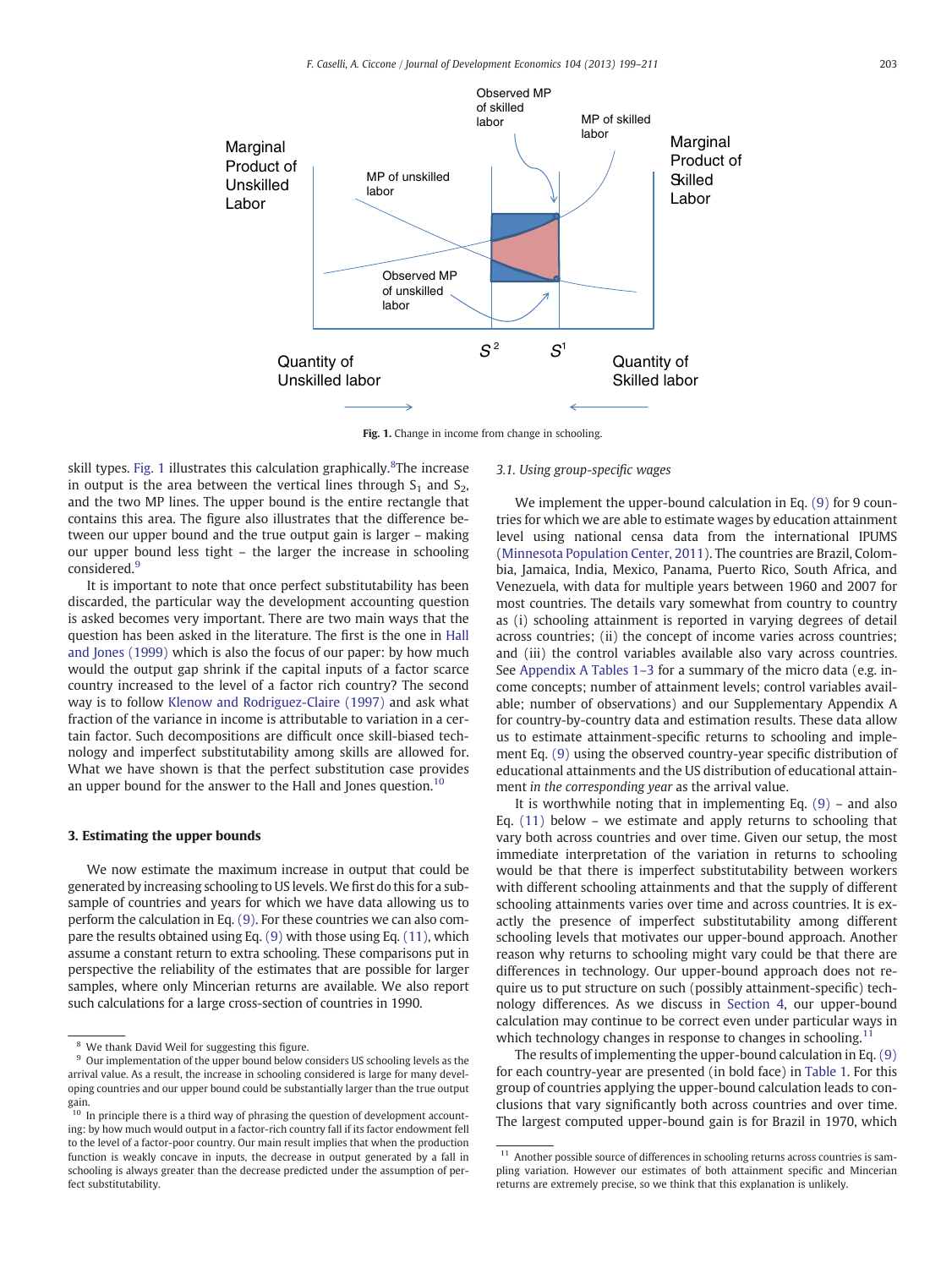#### <span id="page-5-0"></span>Table 1

Upper-bound income increase from moving to US attainment.

|               | 1960  | 1970  | 1980  | 1990  | 1995  | 2000     | 2005     |
|---------------|-------|-------|-------|-------|-------|----------|----------|
| <b>Brazil</b> |       | 1.576 | 1.201 | 1.020 |       | 0.901    |          |
|               |       | 0.441 | 0.567 | 0.304 |       | 0.224    |          |
| Colombia      |       | 0.901 |       |       |       |          |          |
|               |       | 0.159 |       |       |       |          |          |
| Jamaica       |       |       | 0.620 | 0.242 |       | 0.469    |          |
|               |       |       | 0.209 | 0.076 |       | 0.135    |          |
| India         |       |       | 0.908 | 0.945 | 0.769 | 0.792    | 0.769    |
|               |       |       | 0.053 | 0.056 | 0.047 | 0.054    | 0.06     |
| Mexico        | 1.238 | 0.916 |       | 0.439 | 0.543 | 0.543    |          |
|               | 0.524 | 0.411 |       | 0.169 | 0.187 | 0.201    |          |
| Panama        |       | 0.434 | 0.408 | 0.331 |       | 0.255    |          |
|               |       | 0.088 | 0.109 | 0.072 |       | 0.055    |          |
| Puerto Rico   |       | 0.202 | 0.108 | 0.045 |       | $-0.003$ | $-0.012$ |
|               |       | 0.209 | 0.111 | 0.061 |       | $-0.006$ | $-0.019$ |
| South Africa  |       |       |       |       | 0.745 | 0.708    | 0.609    |
|               |       |       |       |       | 0.140 | 0.129    | 0.130    |
| Venezuela     |       | 0.757 | 0.604 | 0.403 |       | 0.860    |          |
|               |       | 0.568 | 0.353 | 0.132 |       | 0.235    |          |

Figures in bold type are changes in income divided by initial income (multiply by 100 to obtain percent change), based on Eq. [\(9\)](#page-3-0) [i.e. use attainment-specific returns to education]. Figures in normal type are income increases as share of income gap with the US.

1970 figure refers to 1971 for Venezuela and 1973 for Colombia;

1980 figure refers to 1981 for Venezuela, 1982 for Jamaica, and 1983 for India;

1990 figure refers to 1987 for India and 1991 for Brazil and Jamaica;

1995 figure refers to 1993 for India and 1996 for South Africa;

2000 figure refers to 1999 for India and 2001 for Jamaica, South Africa, and Venezuela;

2005 figure refers to 2004 for India and 2007 for South Africa.

is of the order of 150%. This result largely reflects the huge gap in schooling between the US and Brazil in that year (average years of schooling in Brazil was less than 4 in 1970). The smallest upper bound is for Puerto Rico in 2005, which reflects the high schooling attainment achieved by that country in that year (average years of schooling is almost 13). The average is 0.59.

A different metric is the fraction of the overall output gap with the US that reaching US attainment levels can cover. This calculation is also reported in Table 1 (characters in normal type). As a proportion of the output gap, the largest upper-bound gain is for Brazil in 1980 (57%), while the smallest is again for Puerto Rico in 2005 (virtually zero). On average, at the upper bound, attaining the US education distribution allows countries to cover 21% of their output gap with the US.

The shortcoming of the results in Table 1 is that they refer to a quite likely unrepresentative sample. For this reason, we now ask whether using the approach in Eq. [\(11\)](#page-3-0) leads to an acceptable approximation of Eq. [\(9\)](#page-3-0). As we show in the next section, data to implement Eq. [\(11\)](#page-3-0) is readily available for a much larger (and arguably representative) sample of countries, so if Eq. [\(11\)](#page-3-0) offers an acceptable approximation to Eq. [\(9\)](#page-3-0) we can be more confident on results from larger samples.

To implement Eq. [\(11\)](#page-3-0), we first use our micro data to estimate Mincerian returns for each country-year. This is done with an OLS regression using the same control variables employed to estimate the attainment-specific returns to schooling above.<sup>12</sup>See [Appendix A](#page-9-0) [Table 2](#page-9-0) for point estimates and standard errors of Mincerian returns for each country-year. Once we have the Mincerian return we can apply Eq. [\(11\)](#page-3-0) to assess the upper-bound output gains of increasing the supply of schooling (assuming that technology remains unchanged). The results are reported, as a fraction of the results using Eq. [\(9\)](#page-3-0), in the first row of [Table 2](#page-6-0) (bold type). This exercise reveals differences between the calculations in Eqs. [\(9\) and \(11\).](#page-3-0) On average, the calculation that imposes a constant proportional wage gain yields only 77% of the calculation that uses attainment-specific returns to schooling. Therefore, the first message from this comparison is that, on average, basing the calculation on Mincerian coefficients leads to a significant underestimate of the upper-bound output increase associated with attainment gains. However, there is enormous heterogeneity in the gap between the two estimates, and the results from Eq. [\(11\)](#page-3-0) are not uniformly below those from Eq. [\(9\)](#page-3-0). Almost one third of the estimates based on Eq. [\(11\)](#page-3-0) are larger. The significant average difference in estimates and the great variation in this difference strongly suggest that whenever possible it would be advisable to use detailed data on the wage structure rather than a single Mincerian return coefficient. It is interesting to note that the ratio of Eq. [\(11\)](#page-3-0) to Eq. [\(9\)](#page-3-0) is virtually uncorrelated with per-worker GDP. To put it differently, while estimates based on (11) are clearly imprecise, the error relative to Eq. [\(9\)](#page-3-0) is not systematically related to per-worker output. Hence, one may conclude that – provided the appropriate allowance is made for the *average* gap between Eqs.  $(11)$  and  $(9)$  – some broad conclusions using Eq. [\(11\)](#page-3-0) are still possible.

We can also compare the results of our approach in Eq. [\(9\)](#page-3-0) to the calculation combining average years of schooling with a single Mincerian return in Eq. [\(11\).](#page-3-0) The results are reported in the second rows of [Table 2](#page-6-0). On average, the results are extremely close to those using Eq. [\(11\),](#page-3-0) suggesting that ignoring Jensen's inequality is not a major source of error in the calculations. However, the variation around this average is substantial.

#### 3.2. Using Mincerian returns only

The kind of detailed data on the distribution of wages that is required to implement the calculation in Eq. [\(9\)](#page-3-0) is not often available. However, there are estimates of the Mincerian return to schooling for many countries and years. For such countries, it is possible to implement the approximation in Eq. [\(11\).](#page-3-0)

We begin by choosing 1990 as the reference year. For Mincerian returns we use a collection of published estimates assembled by [Caselli \(2010\).](#page-11-0) This starts from previous collections, most recently by [Bils and Klenow \(2000\)](#page-11-0), and adds additional observations from other countries and other periods. Only very few of the estimates apply exactly to the year 1990, so for each country we pick the estimate prior and closest to 1990. In total, there are approximately 90 countries with an estimate of the Mincerian return prior to 1990. Countryspecific Mincerian returns and their date are shown in [Appendix A](#page-10-0) [Table 4](#page-10-0). For schooling attainment, we use the latest installment of

<sup>&</sup>lt;sup>12</sup> The empirical labor literature finds that OLS estimates of Mincerian returns to schooling are often close to causal estimates, see [Card \(1999\).](#page-11-0)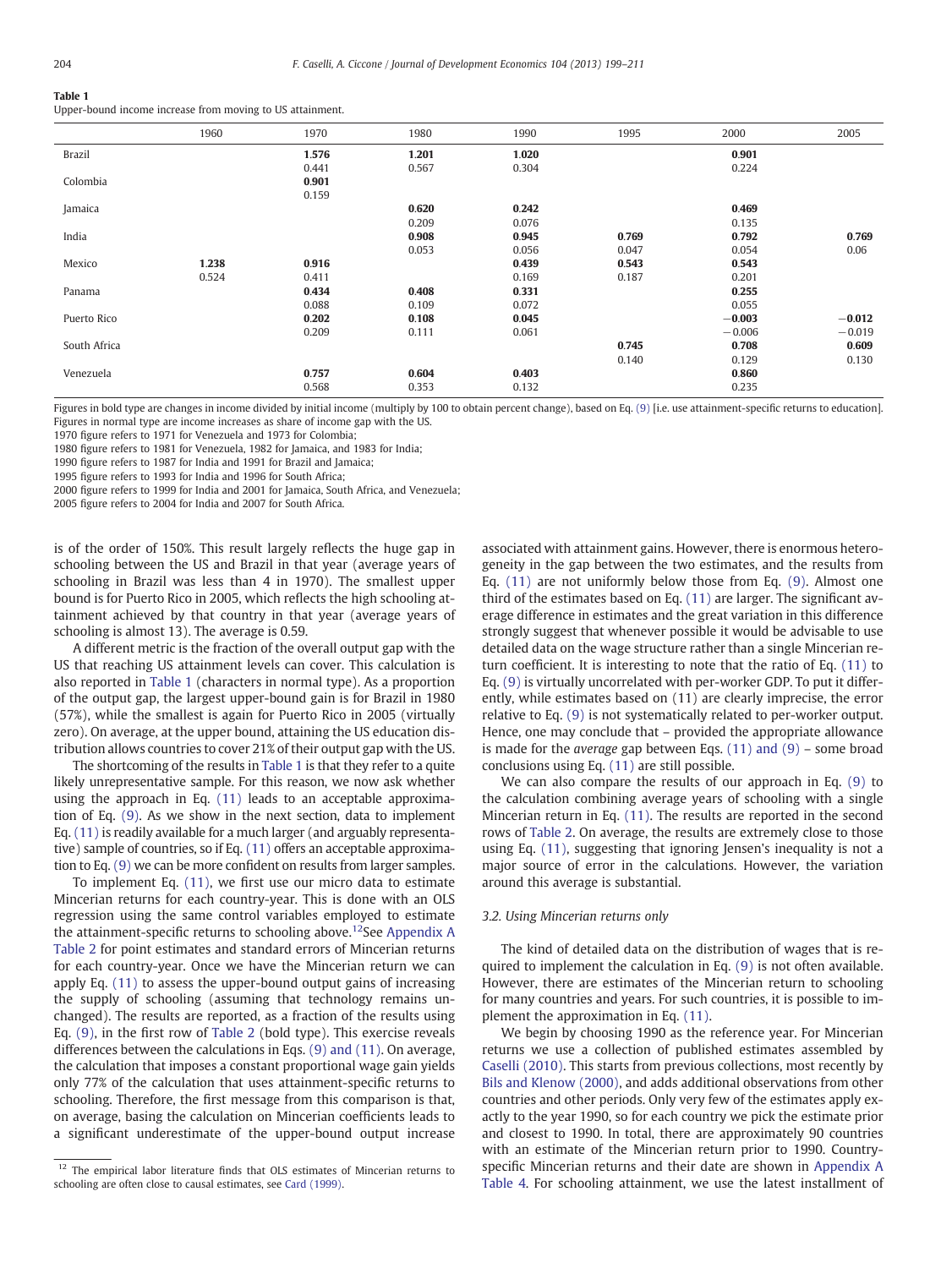<span id="page-6-0"></span>Comparison of alternative measures of upper-bound income increase from moving to US attainment.

|               | 1960  | 1970  | 1980  | 1990  | 1995  | 2000     | 2005     |
|---------------|-------|-------|-------|-------|-------|----------|----------|
| <b>Brazil</b> |       | 0.828 | 0.749 | 0.743 |       | 0.657    |          |
|               |       | 0.816 | 0.821 | 0.880 |       | 0.773    |          |
| Colombia      |       | 0.839 |       |       |       |          |          |
|               |       | 0.873 |       |       |       |          |          |
| Jamaica       |       |       | 1.052 | 1.269 |       | 0.439    |          |
|               |       |       | 1.092 | 1.255 |       | 0.431    |          |
| India         |       |       | 0.915 | 0.954 | 0.907 | 0.866    | 0.842    |
|               |       |       | 1.037 | 1.100 | 1.042 | 1.017    | 1.000    |
| Mexico        | 1.137 | 1.195 |       | 0.983 | 1.109 | 0.886    |          |
|               | 1.049 | 1.105 |       | 1.055 | 1.311 | 1.024    |          |
| Panama        |       | 0.934 | 0.984 | 0.978 |       | 1.017    |          |
|               |       | 1.065 | 1.202 | 1.231 |       | 1.278    |          |
| Puerto Rico   |       | 0.996 | 1.023 | 0.992 |       | $-1.748$ | 0.134    |
|               |       | 1.237 | 1.285 | 1.369 |       | $-4.333$ | $-0.479$ |
| South Africa  |       |       |       |       | 0.711 | 0.612    | 0.694    |
|               |       |       |       |       | 0.861 | 0.739    | 0.855    |
| Venezuela     |       | 0.693 | 0.917 | 1.112 |       | 0.283    |          |
|               |       | 0.612 | 0.958 | 1.172 |       | 0.283    |          |

Figures in bold type are ratios of upper-bound gains assuming constant-returns to schooling years (based on Eq. [\(11\)t](#page-3-0)o upper-bound gains assuming attainment-specific returns (based on [Eq. \(9\)](#page-3-0)). Figures in normal type further compute the numerator by assigning to all workers the average years of schooling (based on Eq. [\(12\)](#page-3-0)). 1970 figure refers to 1971 for Venezuela and 1973 for Colombia;

1980 figure refers to 1981 for Venezuela, 1982 for Jamaica, and 1983 for India;

1990 figure refers to 1987 for India and 1991 for Brazil and Jamaica;

1995 figure refers to 1993 for India and 1996 for South Africa;

2000 figure refers to 1999 for India and 2001 for Jamaica, South Africa, and Venezuela;

2005 figure refers to 2004 for India and 2007 for South Africa.

the Barro and Lee data set [\(Barro and Lee, 2010](#page-11-0)), which breaks the labor force down into 7 attainment groups, no education, some primary school, primary school completed, some secondary school, secondary school completed, some college, and college completed. These are observed in 1990 for all countries. For the reference country, we again take the US.<sup>13</sup>

[Fig. 2](#page-7-0) shows the results of implementing Eq. [\(11\)](#page-3-0) on our sample of 90 countries. For each country, we plot the upper bound on the right side of Eq. [\(11\)](#page-3-0) against real output per worker in PPP in 1995 (from the Penn World Tables). Not surprisingly, poorer countries experience larger upper-bound increases in output when bringing their educational attainment in line with US levels. The detailed countryby-country numbers are reported in [Appendix A Table 4](#page-10-0).

[Table 3](#page-7-0) shows summary statistics from implementing Eq. [\(11\)](#page-3-0) on our sample of 90 countries. In general, compared to their starting point, several countries have seemingly large upper-bound increases in output associated with attaining US schooling levels (and the physical capital that goes with them). The largest upper bound is 3.66, meaning that output almost quadruples. At the 90th percentile of output gain, output roughly doubles, and at the 75th percentile there is still a sizable increase by three quarters. The median increase is roughly 45%. The average country has an upper-bound increase of 60%.

[Fig. 3](#page-7-0) plots the estimated upper bounds obtained using Eq. [\(11\)](#page-3-0) as a percentage of the initial output gap with the US.<sup>14</sup>Clearly the upperbound output gains for the poorest countries in the sample are small as a fraction of the gap with the US. For the poorest country the upperbound output gain is less than 1% of the gap with the US. For the country with the 10th percentile level of output per worker, the upper-bound gain covers about 5% of the output gap. At the 25th percentile of the output per worker distribution, the upper-bound gain covers about 7% of the output gap, and at the median it is around 20%. The average upper-bound closing of the gap is 74%, but this is driven by some very large outliers.

#### 4. Development accounting and endogenous technology

A possible concern with the approach that characterizes the development accounting literature is that the production function is assumed to be invariant to changes in factor inputs. This may lead development accounting to misjudge the output gap that can be accounted for by input differences. The literature points to two main ways in which inputs may affect the production function. First, there may be a positive external effect of human capital on the overall efficiency of the economy (e.g. [Lucas, 1988; Nelson and Phelps, 1966;](#page-12-0) [Romer, 1986\)](#page-12-0). For example, a larger number of schooled workers may make it more likely that the adaptation of an advanced technology to a particular country is profitable, which would lead countries with more schooling to have higher levels of TFP. Second, firms' technology choices may depend on the relative prices of different factors, which in turn depend on relative supplies. Such appropriate-technology considerations may lead the factor bias of the production function to change as the relative supply of workers with different quantities of schooling changes (e.g. [Acemoglu, 1998, 2002; Basu and Weil, 1998;](#page-11-0) [Caselli and Coleman, 2006\)](#page-11-0).

We can formalize these concerns as follows. Denote the mapping from a vector of input quantities  $X$  to output  $Y$  by

$$
Y = F(X, \theta(X)) = H(X),\tag{15}
$$

where  $\theta$  is a vector of parameters that depend on X if there are externalities or if technology choice is affected by factor inputs. For example, in models with externalities that work through total factor productivity, the function F may take the form  $A(X)G(X)$ , where  $A(X)$  would capture that total factor productivity changes when factor quantities change. In models of appropriate technology F may be written as  $G(A(X) \otimes X)$ , where  $A(X)$  is a vector of input-specific efficiencies, which in turn may depend on the relative supplies of different inputs.<sup>15</sup>

Development accounting is often understood as asking about the  $\frac{13}{13}$  To implement Eq. [\(11\)](#page-3-0) we also need the average years of schooling of each of the<br><sup>13</sup> To imput quantities X on output Y holding  $\theta$ 

attainment groups. This is also available in the Barro and Lee data set.

 $14$  For the purpose of this figure the sample has been trimmed at an income level of \$60,000 because the four countries above this level had very large values that visually dominated the picture. 15 The symbol ⊗ denotes the Kronecker product.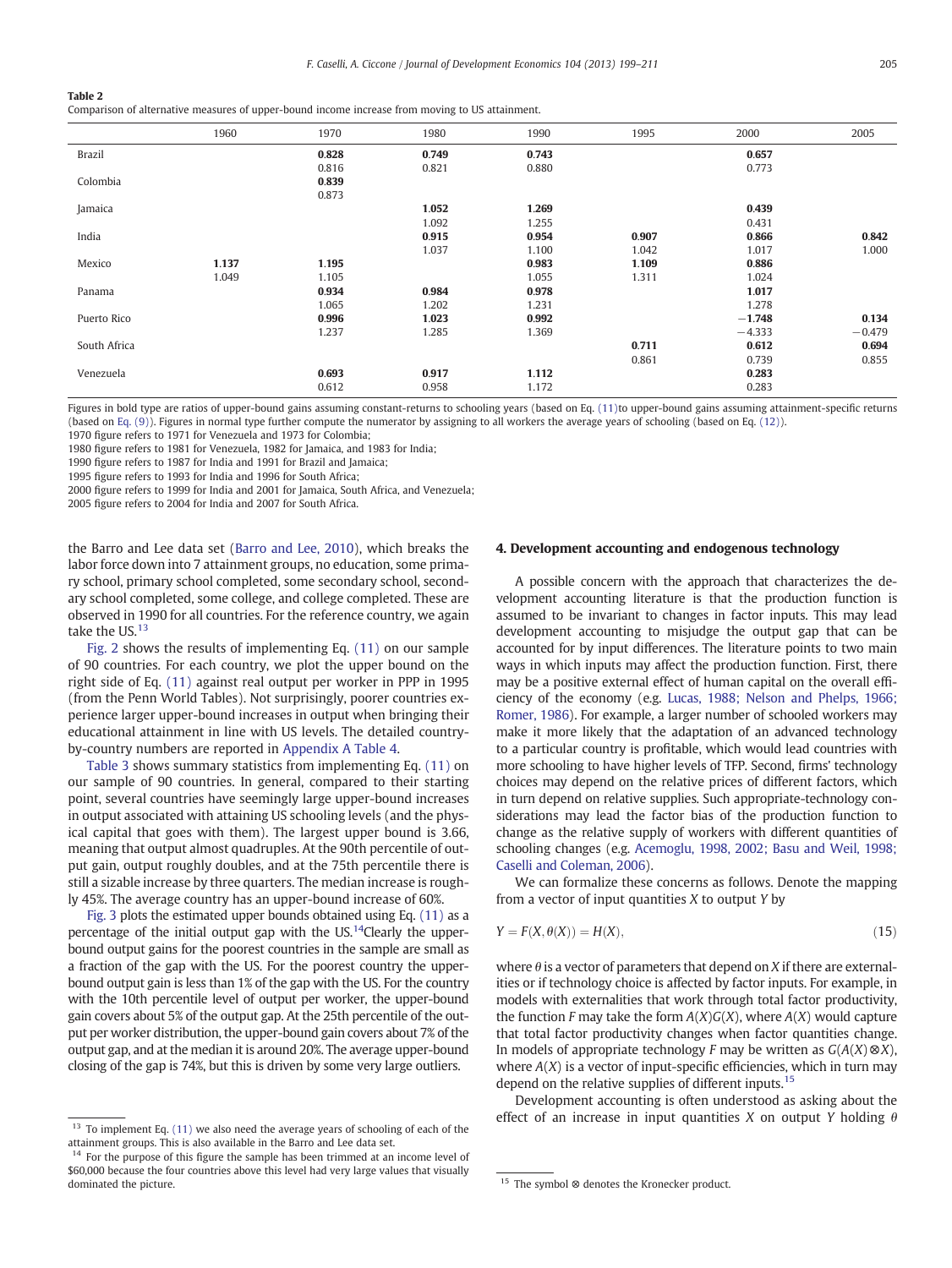

constant at the initial level of X. That is, development accounting is about quantifying

$$
Y' - Y = F(X', \theta(X)) - F(X, \theta(X)).
$$
\n(16)

This is a well-defined exercise, but strong believers in externalities or appropriate technology may feel that it is of limited practical value if  $\theta$  changes significantly with X. Such critics would find a calculation of  $F(X', \theta(X')) - F(X, \theta(X)) = H(X') - H(X)$  more informative.

Our upper-bound formula is derived for any aggregate production function featuring constant returns to scale and weak concavity. Hence, our upper-bound calculation is robust to endogenous technology if the function  $H(X)$  satisfies these restrictions. Perhaps surprisingly, this is sometimes the case. Consider, in particular, the appropriate-technology framework developed and estimated, with considerable empirical success, by [Caselli and Coleman \(2006\)](#page-11-0). The production function is

$$
\left[ \left( A_u L_u \right)^{\sigma} + \left( A_s L_s \right)^{\sigma} \right]^{\frac{1}{\sigma}},\tag{17}
$$

where  $L_u$  is unskilled labor,  $L_s$  is skilled labor,  $A_u$  and  $A_s$  are factoraugmenting technology terms, and  $1/(1-\sigma)$  is the elasticity of substitution between skilled and unskilled labor. Perfectly competitive firms in each country choose both inputs  $L_u$  and  $L_s$  and factor-augmenting technology terms  $A_u$  and  $A_s$ , subject to the production function in (17) and a technology menu given by

$$
A_s^{\omega} + \gamma A_u^{\omega} \le B,\tag{18}
$$

where  $γ$ ,  $ω$ , and *B* are exogenous parameters. Under the parameter restriction  $\omega$ >1/(1− $\sigma$ ), which is consistent with Caselli and Coleman's estimates, it can be shown that the optimal technology choice of firms is given by

$$
A_u = \frac{B}{\left(1 + \gamma^{\frac{\alpha\sigma}{\sigma_0}} L_{\overline{s}}^{\frac{\alpha\sigma}{\sigma_0}} L_{u}^{\frac{\alpha\sigma}{\sigma_0}}\right)^{\frac{1}{\alpha}}} \text{ and } A_s = \frac{B/\gamma}{\left(1 + \gamma^{\frac{\alpha}{\sigma_0}} L_{u}^{\frac{\alpha\sigma}{\sigma_0}} L_{s}^{\frac{\alpha\sigma}{\sigma_0}}\right)^{\frac{1}{\alpha}}}.
$$
(19)

Plugging Eq. (19) into the production function in Eq. (17) we obtain the equivalent of  $H(X)$ , or the full mapping from inputs to outputs

#### Table 3

Upper-bound income increase in a large cross section assuming constant returns to each additional year of schooling.

|                                      | Mean | Max  | 90th<br>Percentile | 75th<br>Percentile | Median |
|--------------------------------------|------|------|--------------------|--------------------|--------|
| % Income increase based<br>on $(11)$ | 0.61 | 3.66 | 1 20               | 0.68               | 0.45   |
| % Income increase based<br>on $(12)$ | 0.80 | 759  | 148                | 0.82               | 0.54   |



when endogenous technology is accounted for. It can be shown that this function features constant returns to scale and is concave, which implies that, at least in this case, our proposed approach still delivers an upper bound on the increase in income associated with a certain increase in schooling.

On the other hand, our upper-bound approach will generally not work if there are schooling externalities that induce aggregate increasing returns. This is clearly a limitation of our approach (and development accounting in general). On the other hand, contrary to the case of appropriate technology, the evidence for quantitatively large aggregate schooling externalities is not very strong, suggesting that such externalities are unlikely in practice to significantly affect our quantitative findings.<sup>16</sup>Instrumental-variables approaches suggest that there are no significant aggregate externalities to high-school attainment (e.g. [Acemoglu and Angrist, 2001; Ciccone and Peri, 2006;](#page-11-0) [Iranzo and Peri, 2009](#page-11-0)). And while there do appear to be some aggregate externalities to college attainment [\(Iranzo and Peri, 2009;](#page-12-0) [Moretti, 2004\)](#page-12-0), they seem to be too small to overturn our main conclusion. According to Iranzo and Peri, an additional year of schooling due to college attainment raises total factor productivity by around 5%. For the typical poor country, taking college attainment to the level of the US in 1990 would add less than 4 years to average years of schooling. Hence, schooling externalities would add around 30% to our upper bound once the induced increase in the physical capital intensity is accounted for.<sup>17</sup>While this is not negligible, it remains too small to significantly increase the fraction of the output gap being closed relative to our calculations.

#### 5. Conclusion

How much of the output gap with rich countries can developing countries close by increasing their quantity of schooling? Our approach has been to look at the best-case scenario: an upper bound for the increase in output that can be achieved by more schooling. The main advantage of our approach is that the upper bound is valid for an arbitrary number of schooling levels with arbitrary patterns of substitution/complementarity. Another advantage is that the upper bound is robust to certain forms of endogenous technology response to changes in schooling. Application of our upper-bound calculations to two different data sets yields output gains from reaching a distribution of schooling attainment similar to the US that are sizeable as a proportion of initial output. However, these gains are much smaller when measured as a proportion of the existing output gap with the US. This result is in line with the conclusions from the development accounting literature, which is not surprising as many development accounting studies assume that workers with different schooling

<span id="page-7-0"></span>

 $^{16}\,$  For a review of evidence on schooling externalities at the microeconomic level, see [Rosenzweig \(2012\).](#page-12-0)

 $17$  This calculation assumes that the elasticity of output with respect to physical capital is 0.33, see [Gollin \(2002\)](#page-11-0).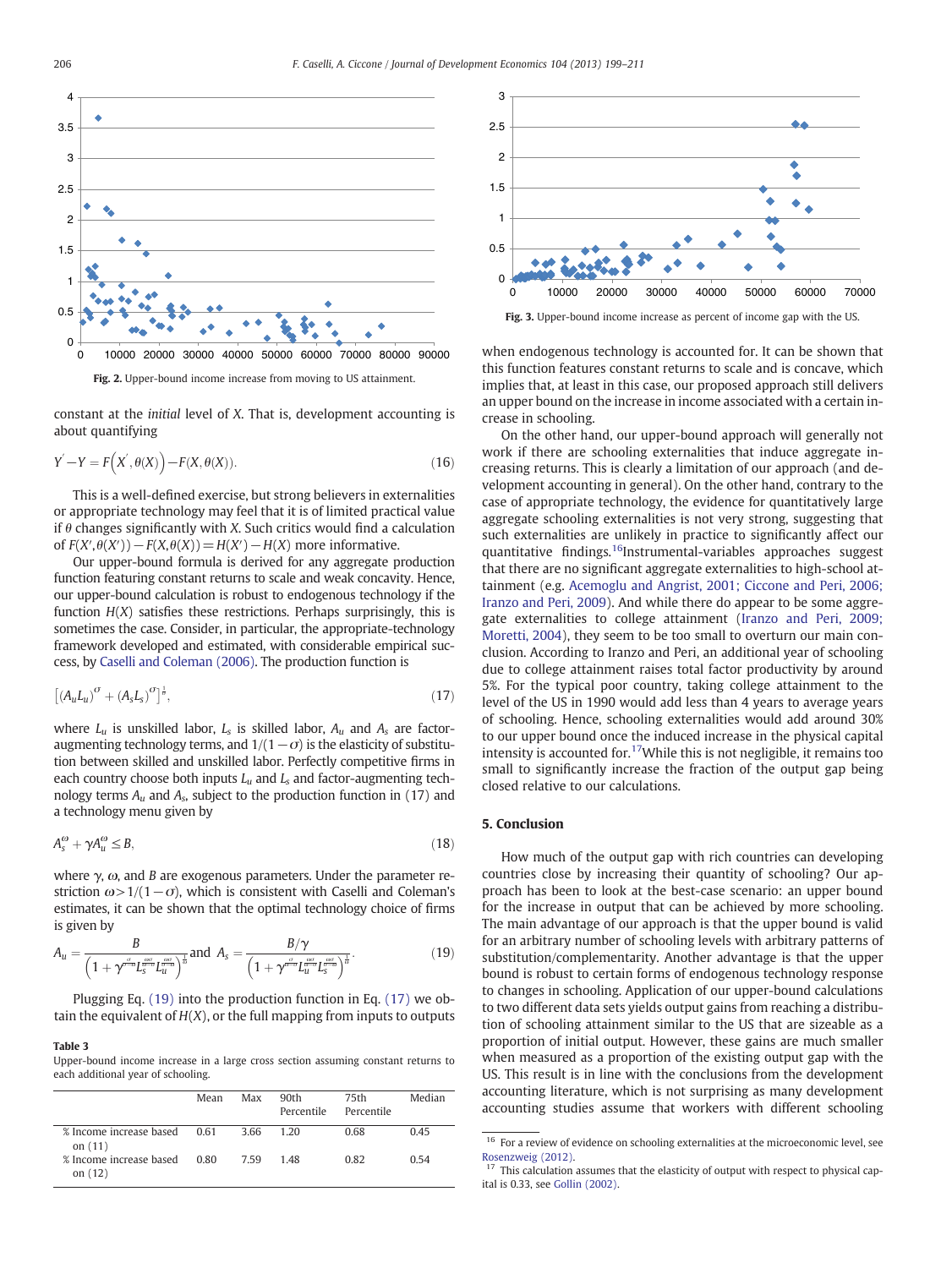attainment are perfect substitutes and therefore end up employing a formula that is very similar to our upper bound.

#### Acknowledgments

The authors are grateful to the Asian Development Bank for financial assistance. Ciccone also gratefully acknowledges financial support from CREI and Spanish research grant ECO22011-5272.

## Appendix A. Non-separability between physical capital and schooling

Since [Griliches \(1969\)](#page-11-0) and [Fallon and Layard \(1975\)](#page-11-0), it has been argued that physical capital displays stronger complementarities with high-skilled than low-skilled workers (see also [Caselli and](#page-11-0) [Coleman, 2002, 2006; Duffy et al., 2004; Krusell et al., 2000](#page-11-0)). In this case, schooling may generate additional productivity gains through the complementarity with physical capital. We therefore extend our analysis to allow for capital-skill complementarities and derive the corresponding upper bound for the increase in output per worker that can be generated by additional schooling.

To allow for capital–skill complementarities, suppose that the production function is

$$
Y = F(Q[U(L_0, ..., L_{\tau-1}), H(L_{\tau}, ..., L_m)], G[K, H(L_{\tau}, ..., L_m)])
$$
\n(20)

where F, Q, U, and H are characterized by constant returns to scale and weak concavity, and G by constant returns to scale and  $G_{12} > 0$  to ensure capital–skill complementarities. This production function encompasses the functional forms employed by [Fallon and Layard](#page-11-0) [\(1975\),](#page-11-0) [Krusell et al. \(2000\)](#page-12-0), [Caselli and Coleman \(2002, 2006\)](#page-11-0), and [Goldin and Katz \(1998\)](#page-11-0) for example (who assume that  $F$ ,  $G$  are constant-elasticity-of-substitution functions, that  $O(U,H)=U$ , and that  $U, H$  are linear functions).<sup>18</sup>The main advantage of our approach is that we do not need to specify functional forms and substitution parameters, which is notoriously difficult (e.g. [Duffy et al., 2004\)](#page-11-0).

To develop an upper bound for the increase in output per worker that can be generated by increased schooling in the presence of capital–skill complementarities, we need an additional assumption compared to the scenario with weak separability between physical capital and schooling. The assumption is that the change in the schooling distribution from  $s<sup>1</sup>$ to  $s^2$  does not strictly lower the skill ratio  $H/U$ , that is,

$$
\frac{H\left(\mathbf{s}_2^2\right)}{U\left(\mathbf{s}_1^2\right)} \ge \frac{H\left(\mathbf{s}_2^1\right)}{U\left(\mathbf{s}_1^1\right)},\tag{21}
$$

where  $s_1=[s_0,...,s_{\tau-1}]$  collects the shares of workers with schooling levels strictly below  $\tau$  and  $\mathbf{s}_2=[s_{\tau_1},...,s_{\tau_m}]$  collects the shares of workers with schooling levels equal or higher than  $\tau$  (we continue to use the superscript 1 to denote the original schooling shares and the superscript 2 for the counterfactual schooling distribution). For example, this assumption will be satisfied if the counterfactual schooling distribution has lower shares of workers with schooling attainment  $i<\tau$  and higher shares of workers with schooling attainment  $i \geq \tau$ . f U, H are linear function as in [Fallon and Layard \(1975\),](#page-11-0) [Krusell et al. \(2000\),](#page-12-0) [Caselli and](#page-11-0) [Coleman \(2002, 2006\)](#page-11-0), and [Goldin and Katz \(1998\)](#page-11-0), the assumption in (21) is testable as it is equivalent to

$$
\frac{\sum_{i=0}^{\tau-1} \frac{w_i^1}{w_0^1} (s_i^2 - s_i^1)}{\sum_{i=0}^{\tau-1} \frac{w_i^1}{w_0^1} s_i^1} \le \frac{\sum_{i=\tau}^m \frac{w_i^1}{w_\tau^1} (s_i^2 - s_i^1)}{\sum_{i=\tau}^m \frac{w_i^1}{w_\tau^1} s_i^1},
$$
\n(22)

where we used that competitive factor markets and Eq. (20) imply  $w_i^1/$  $w_0^1 = F_1 Q_1 U_i / F_1 Q_1 U_0 = U_i / U_0$  for  $i < \tau$  and  $w_i^1 / w_\tau^1 = (F_1 Q_2 + F_2 G_2) H_i / U_0$  $(F_1Q_2 + F_2G_2)H_\tau = H_i/H_\tau$  for  $i \geq \tau$ .

It can now be shown that the optimal physical capital adjustment implies

$$
\frac{k^2 - k^1}{k^1} \le \frac{H\left(\mathbf{s}_2^2\right) - H\left(\mathbf{s}_2^1\right)}{H\left(\mathbf{s}_2^1\right)}.
$$
\n(23)

To see this, note that the marginal product of capital implied by Eq. (20) is

$$
MPK = F_2\left(1, \frac{G\left[\frac{k}{H(\mathbf{s}_2)}, 1\right]}{Q\left[\frac{U(\mathbf{s}_1)}{H(\mathbf{s}_2)}, 1\right]}\right) G_1\left[\frac{k}{H(\mathbf{s}_2)}, 1\right].
$$
\n(24)

Hence, holding k/H constant, an increase in H/U either lowers the marginal product of capital or leaves it unchanged. As a result, k/H must fall or remain constant to leave the marginal product of physical capital unchanged, which implies Eq. (23).

Using steps that are similar to those in the derivation of (9) we obtain

$$
\frac{U(s_1^2) - U(s_1^1)}{U(s_1^1)} \le \frac{\sum_{i=0}^{T-1} \frac{w_i^1}{w_0^1} (s_i^2 - s_i^1)}{\sum_{i=0}^{T-1} \frac{w_i^1}{w_0^1} s_i^1},\tag{25}
$$

where we used  $w_i^1/w_0^1 = (F_1Q_1U_i)/(F_1Q_1U_0) = H_i/H_\tau$  for  $i < \tau$ , and

$$
\frac{k^2 - k^1}{k^1} \le \frac{H\left(\mathbf{s}_2^2\right) - H\left(\mathbf{s}_2^1\right)}{H\left(\mathbf{s}_2^1\right)} \le \frac{\sum_{i=\tau}^m \frac{w_i^1}{w_\tau^1} \left(s_i^2 - s_i^1\right)}{\sum_{i=\tau}^m \frac{w_i^1}{w_\tau^2} s_i^1},\tag{26}
$$

where we used  $w_i^1/w_\tau^1 = (F_1Q_2H_i + F_2G_2H_i)/(F_1Q_2H_\tau + F_2G_2H_\tau) = H_i/H_\tau$ for  $i \geq \tau$  and (23). These last two inequalities combined with (20) imply

$$
\frac{y^2 - y^1}{y^1} \leq \beta^1 \left( \frac{\sum_{i=0}^{T-1} \frac{w_i^1}{w_0^1} \left( s_i^2 - s_i^1 \right)}{\sum_{i=0}^{T-1} \frac{w_i^1}{w_0^1} s_i^1} \right) + \left( 1 - \beta^1 \right) \left( \frac{\sum_{i=T}^{m} \frac{w_i^1}{w_r^1} \left( s_i^2 - s_i^1 \right)}{\sum_{i=T}^{m} \frac{w_i^1}{w_r^1} s_i^1} \right),\tag{27}
$$

where  $\beta^1$  is the share of workers with schooling levels  $i<\tau$  in aggregate income. Hence, with capital-skill complementarities, the increase in output per worker that can be generated by additional schooling is below a bound that depends on the income share of workers with schooling levels  $i<\tau$  and the wage premia of different schooling groups relative to two schooling baselines (attainment 0 and attainment  $\tau$ ).

To get some intuition on the difference between the upper bound in (9) and in (27), note that the upper bound in (27) would be identical to the upper bound in (9) if, instead of  $\beta^1$ , we were to use the share of workers with schooling levels  $i<\tau$  in aggregate wage income. As the share of workers with low schooling in aggregate wage income is greater than their share in aggregate income, (27) puts less weight on workers with low schooling and more weight on workers with more schooling than (9) (except if there is no physical capital). This is because of the stronger complementarity of better-schooled workers with physical capital.<sup>19</sup>

<sup>&</sup>lt;sup>18</sup> [Duffy et al. \(2004\)](#page-11-0) argue that a special case of the formulation in (20) fits the empirical evidence better than alternative formulations for capital–skill complementarities used in the literature.

<sup>&</sup>lt;sup>19</sup> The main difficulty in estimating  $β<sup>1</sup>$  is defining threshold schooling  $τ$ . If  $τ$  was college attainment, the upper bound could be quite large because developing countries have very low college shares and the increase in college workers would be weighted by the physical capital income share plus the college-worker income share (rather than the much smaller college-worker income share only). If  $\tau$  is secondary school, the difference with our calculations would be small.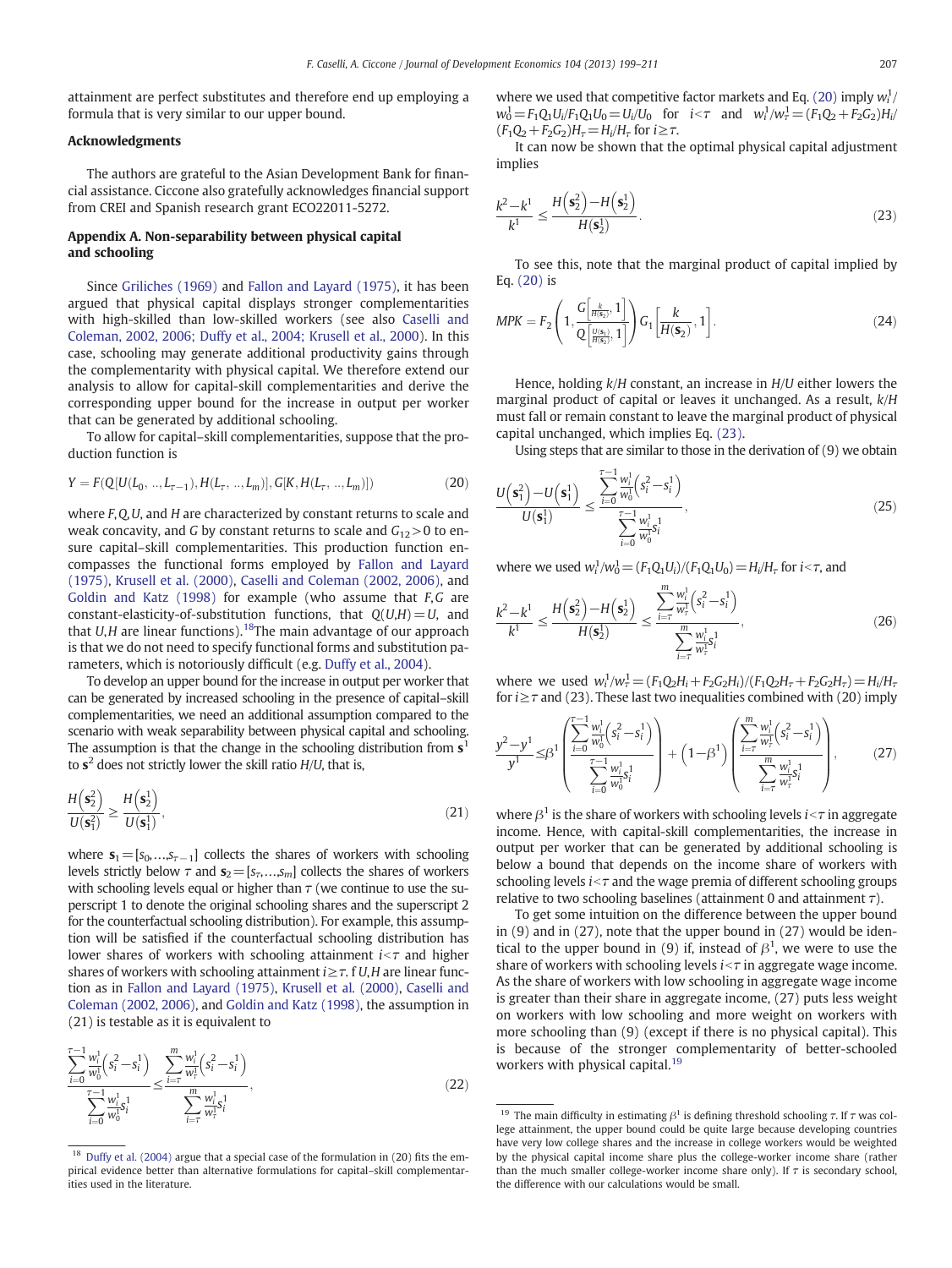#### <span id="page-9-0"></span>Appendix Table 1

Description of individual-level data.

| Brazil       | Income concept used in the analysis: total income per hour worked for 1980, 1991, 2000; total income for 1970.                                                                                                                    |
|--------------|-----------------------------------------------------------------------------------------------------------------------------------------------------------------------------------------------------------------------------------|
|              | Other income concepts available: earned income per hour worked for 1980, 1991, 2000 (yield nearly identical results as income concept used for 1991                                                                               |
|              | and 2000 but a significantly negative return to schooling in 1980).<br>Control variables used in the analysis: age, age squared, gender, marital status, age*marital status, gender*marital status, dummies for region (state) of |
|              | birth, dummies for region (state) of residence, dummy for urban area, dummy for foreign born, dummies for religion, dummies for race (except 1970).                                                                               |
|              | Educational attainment levels: 8                                                                                                                                                                                                  |
| Colombia     | Income concept used in the analysis: total income for 1973.                                                                                                                                                                       |
|              | Other income concepts available: none.                                                                                                                                                                                            |
|              | Control variables used in the analysis: age, age squared, gender, marital status, age*marital status, gender*marital status, dummies for region (state) of                                                                        |
|              | birth, dummies for region (municipality) of residence, dummy for urban area, dummy for foreign born.                                                                                                                              |
|              | Educational attainment levels: 9                                                                                                                                                                                                  |
| India        | Income concept used in the analysis: wage income for 1983, 1987, 1993, 1999, 2004.<br>Other income concepts available: none.                                                                                                      |
|              | Control variables used in the analysis: age, age squared, gender, marital status, age*marital status, gender*marital status, dummies for region (state) of                                                                        |
|              | residence, dummy for urban area, dummies for religion.                                                                                                                                                                            |
|              | Educational attainment levels: 8                                                                                                                                                                                                  |
| Jamaica      | Income concept used in the analysis: wage income for 1982, 1991, 2001.                                                                                                                                                            |
|              | Other income concepts available: none.                                                                                                                                                                                            |
|              | Control variables used in the analysis: age, age squared, gender, marital status, age*marital status, gender*marital status, dummies for region (parish) of                                                                       |
|              | birth, dummies for region (parish) of residence, dummy for foreign born, dummies for religion, dummies for race.<br>Educational attainment levels: 7                                                                              |
| Mexico       | Income concept used in the analysis: earned income per hour worked for 1990, 1995, 2000; earned income for 1960; total income for 1970.                                                                                           |
|              | Other income concepts available: total income per hour for 1995, 2000.                                                                                                                                                            |
|              | Control variables used in the analysis: age, age squared, gender, marital status, age*marital status, gender*marital status, dummies for region (state)                                                                           |
|              | of birth, dummies for region (state) of residence, dummy for urban area, dummy for foreign born, dummies for religion (except 1995).                                                                                              |
|              | Educational attainment levels: 10                                                                                                                                                                                                 |
| Panama       | Income concept used in the analysis: wage income per hour worked for 1990, 2000; wage income for 1970; total income per hour worked for 1980.                                                                                     |
|              | Other income concepts available: earned income per hour worked for 1990, 2000; total income per hour worked for 1990 (yield nearly identical results<br>as income concept used).                                                  |
|              | Control variables used in the analysis: age, age squared, gender, marital status, age*marital status, gender*marital status, dummies for region (state)                                                                           |
|              | of birth (except 1990), dummies for region (district) of residence, dummy for urban area (except 1990), dummy for foreign born (except 1980).                                                                                     |
|              | Educational attainment levels: 8                                                                                                                                                                                                  |
| Puerto Rico  | Income concept used in the analysis: wage income per hour worked for 1970, 1980, 1990, 2000, 2005.                                                                                                                                |
|              | Other income concepts available: total income per hour worked for 1970, 1980, 1990, 2000, 2005; earned income per hour worked for 1990, 2000, 2005                                                                                |
|              | (yield nearly identical results as income concept used).<br>Control variables used in the analysis: age, age squared, gender, marital status, age*marital status, gender*marital status, dummies for region                       |
|              | (metropolitan area) of residence, dummy for foreign born, dummies for race (only 2000, 2005).                                                                                                                                     |
|              | Educational attainment levels: 8                                                                                                                                                                                                  |
| South Africa | Income concept used in the analysis: total income per hour worked for 1996, 2007; total income for 2001.                                                                                                                          |
|              | Other income concepts available: none.                                                                                                                                                                                            |
|              | Control variables used in the analysis: age, age squared, gender, marital status, age*marital status, gender*marital status, dummies for region (province)                                                                        |
|              | of birth (except 1996), dummies for region (municipality) of residence, dummy for foreign born, dummies for religion (except 2007), dummies for race.                                                                             |
| Venezuela    | Educational attainment levels: 6<br>Income concept used in the analysis: earned income per hour worked for 1971, 1981, 2001; earned income for 1990.                                                                              |
|              | Other income concepts available: total income per hour worked 2001 (yields a Mincerian return to schooling of 13.7% as compared to 4.4% using earned                                                                              |
|              | income).                                                                                                                                                                                                                          |
|              | Control variables used in the analysis: age, age squared, gender, marital status, age*marital status, gender*marital status, dummies for region (state) of                                                                        |
|              | birth, dummies for region (province) of residence, dummy for foreign born.                                                                                                                                                        |
|              | Educational attainment levels: 10                                                                                                                                                                                                 |

Note: Point estimates of the Mincerian regressions and the number of observations available are summarized in Appendix Tables 2 and 3. For more details on the variables see [https://international.ipums.org/international/.](https://international.ipums.org/international/)

## Appendix Table 2

Estimated Mincerian returns and robust standard errors in parentheses.

|                    | 1960          | 1970                             | 1980           | 1990            | 1995           | 2000            | 2005            |
|--------------------|---------------|----------------------------------|----------------|-----------------|----------------|-----------------|-----------------|
| Brazil<br>Colombia |               | 0.124(0.00005)<br>0.0889(0.0005) | 0.113(0.00004) | 0.115(0.00004)  |                | 0.109(0.00003)  |                 |
| India              |               |                                  | 0.083(0.00002) | 0.0866(0.00002) | 0.074(0.00002) | 0.0776(0.00001) | 0.0788(0.00001) |
| Jamaica            |               |                                  | 0.125(0.002)   | 0.0573(0.002)   |                | 0.0614(0.001)   |                 |
| Mexico             | 0.123(0.0002) | 0.0993(0.0001)                   |                | 0.0682(0.0001)  | 0.114(0.0001)  | 0.094(0.0001)   |                 |
| Panama             |               | 0.0879(0.002)                    | 0.0911(0.0003) | 0.0941(0.0003)  |                | 0.0916(0.0005)  |                 |
| Puerto Rico        |               | 0.099(0.0003)                    | 0.088(0.0005)  | 0.0938(0.0005)  |                | 0.0985(0.0005)  | 0.116(0.0004)   |
| South Africa       |               |                                  |                |                 | 0.117(0.0001)  | 0.11(0.0002)    | 0.143(0.0002)   |
| Venezuela          |               | 0.0625(0.0005)                   | 0.0875(0.0003) | 0.0732(0.0002)  |                | 0.0443(0.0005)  |                 |

1970 figure refers to 1971 for Venezuela and 1973 for Colombia;

1980 figure refers to 1981 for Venezuela, 1982 for Jamaica, and 1983 for India;

1990 figure refers to 1987 for India and 1991 for Brazil and Jamaica;

1995 figure refers to 1993 for India and 1996 for South Africa;

2000 figure refers to 1999 for India and 2001 for Jamaica, South Africa, and Venezuela;

2005 figure refers to 2004 for India and 2007 for South Africa.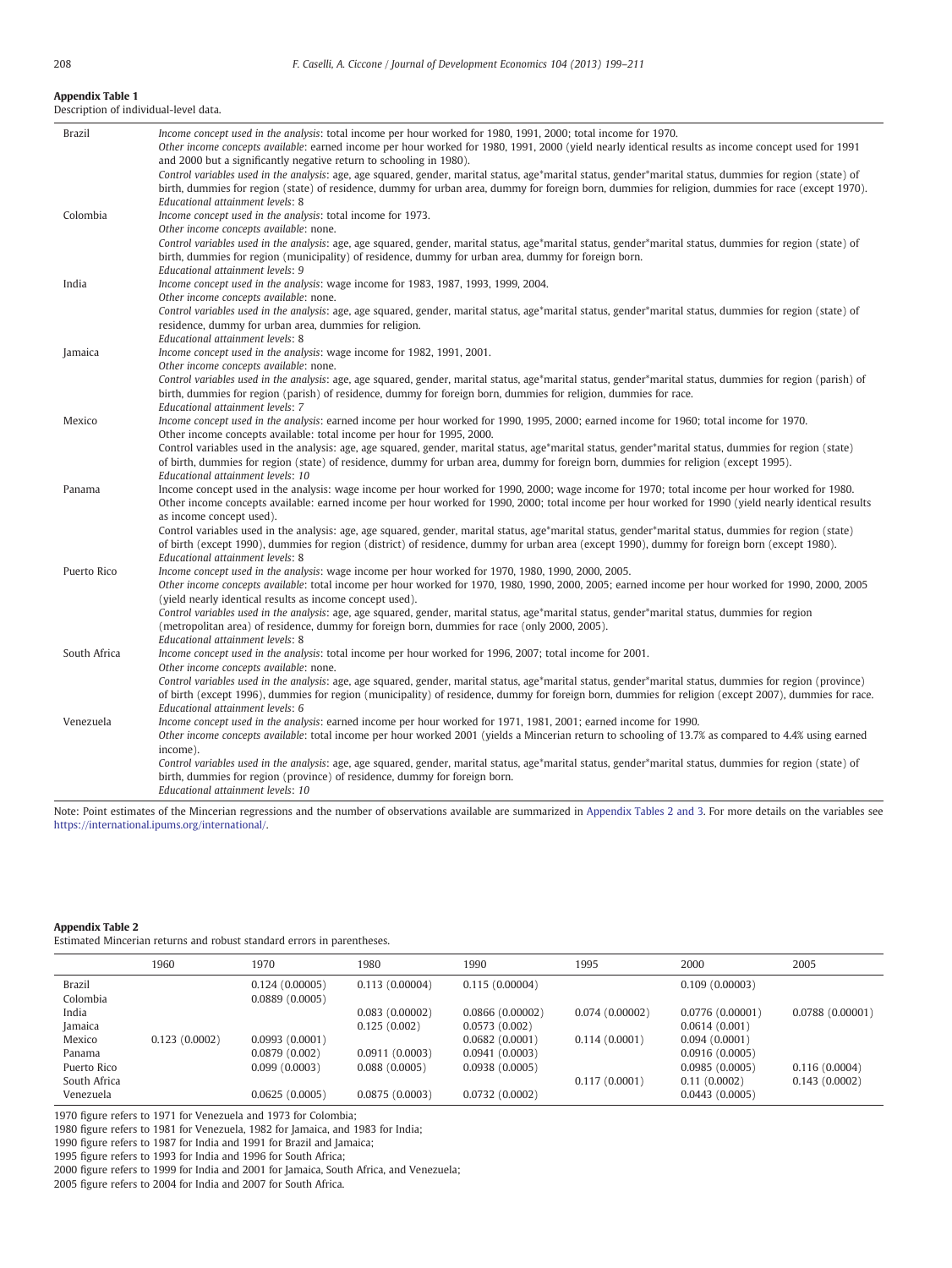#### <span id="page-10-0"></span>Appendix Table 3

Number of observations used in the individual-level Mincerian regressions.

|                             | 1960      | 1970                    | 1980                  | 1990                  | 1995        | 2000                   | 2005                   |
|-----------------------------|-----------|-------------------------|-----------------------|-----------------------|-------------|------------------------|------------------------|
| <b>Brazil</b><br>Colombia   |           | 14.660.440<br>3,127,210 | 24,720,720            | 33.616.046            |             | 41,010,810             |                        |
| India<br>Jamaica            |           |                         | 86.928.152<br>255.720 | 45.901.965<br>409.100 | 109.703.806 | 133.891.583<br>443.629 | 139.597.372            |
| Mexico<br>Panama            | 4.470.106 | 6.183.300<br>246.250    | 367.330               | 14.303.270<br>408.540 | 18.762.057  | 21.316.086<br>653.460  |                        |
| Puerto Rico<br>South Africa |           | 653.200                 | 775.220               | 698,772               | 6.775.030   | 732.668<br>8.299.308   | 1.000.738<br>9,360,012 |
| Venezuela                   |           | 1,540,174               | 2,567,310             | 3,548,928             |             | 5,038,900              |                        |

1970 figure refers to 1971 for Venezuela and 1973 for Colombia;

1980 figure refers to 1981 for Venezuela, 1982 for Jamaica, and 1983 for India;

1990 figure refers to 1987 for India and 1991 for Brazil and Jamaica;

1995 figure refers to 1993 for India and 1996 for South Africa;

2000 figure refers to 1999 for India and 2001 for Jamaica, South Africa, and Venezuela;

2005 figure refers to 2004 for India and 2007 for South Africa.

### Appendix Table 4

Data and results for the large sample.

|                    | Output in 1995 | % Gap with US | Mincerian return |      | % Gain using (11) | % Gain using (12) | % Gap closed |
|--------------------|----------------|---------------|------------------|------|-------------------|-------------------|--------------|
|                    |                |               | Estimate         | Year |                   |                   |              |
| Kuwait             | 76,562         | $-0.14$       | 4.5              | 1983 | 0.275             | 0.317             | $-1.95$      |
| Norway             | 73,274         | $-0.10$       | 5.5              | 1995 | 0.132             | 0.141             | $-1.29$      |
| Zimbabwe           | 610            | 106.79        | 5.57             | 1994 | 0.337             | 0.370             | 0.00         |
| Uganda             | 1525           | 42.13         | 5.1              | 1992 | 0.535             | 0.572             | 0.01         |
| Vietnam            | 2532           | 24.99         | 4.8              | 1992 | 0.411             | 0.425             | 0.02         |
| Ghana              | 2313           | 27.44         | 7.1              | 1995 | 0.477             | 0.578             | 0.02         |
| Philippines        | 5897           | 10.16         | 12.6             | 1998 | 0.330             | 0.411             | 0.03         |
| Nepal              | 2008           | 31.76         | 9.7              | 1999 | 1.197             | 1.518             | 0.04         |
| Sri Lanka          | 6327           | 9.40          | $\overline{7}$   | 1981 | 0.355             | 0.408             | 0.04         |
| China              | 3234           | 19.34         | 12.2             | 1993 | 0.769             | 0.964             | 0.04         |
| Zambia             | 2595           | 24.35         | 11.5             | 1994 | 1.084             | 1.342             | 0.04         |
| Cameroon           | 4490           | 13.65         | 6.45             | 1994 | 0.683             | 0.753             | 0.05         |
| Peru               | 13,101         | 4.02          | 5.7              | 1990 | 0.207             | 0.239             | 0.05         |
| Estonia            | 15,679         | 3.20          | 5.4              | 1994 | 0.169             | 0.181             | 0.05         |
| Russian Federation | 16,108         | 3.08          | 7.2              | 1996 | 0.165             | 0.172             | 0.05         |
| Kenya              | 2979           | 21.08         | 11.39            | 1995 | 1.135             | 1.353             | 0.05         |
| Tanzania           | 1640           | 39.10         | 13.84            | 1991 | 2.225             | 2.676             | 0.06         |
| <b>Bulgaria</b>    | 14,140         | 3.65          | 5.25             | 1995 | 0.214             | 0.235             | 0.06         |
| India              | 3736           | 16.61         | 10.6             | 1995 | 1.067             | 1.421             | 0.06         |
| <b>Bolivia</b>     | 7624           | 7.63          | 10.7             | 1993 | 0.498             | 0.658             | 0.07         |
| Indonesia          | 6413           | 9.26          | $\overline{7}$   | 1995 | 0.661             | 0.758             | 0.07         |
| Sudan              | 3747           | 16.56         | 9.3              | 1989 | 1.248             | 1.417             | 0.08         |
| Nicaragua          | 5433           | 11.11         | 12.1             | 1996 | 0.947             | 1.303             | 0.09         |
| Honduras           | 7599           | 7.66          | 9.3              | 1991 | 0.674             | 0.763             | 0.09         |
| Egypt              | 11,387         | 4.78          | 5.2              | 1997 | 0.452             | 0.511             | 0.09         |
| Dominican Republic | 10,739         | 5.13          | 9.4              | 1995 | 0.528             | 0.652             | 0.10         |
| Slovak Republic    | 22,834         | 1.88          | 6.4              | 1995 | 0.229             | 0.265             | 0.12         |
| Poland             | 19,960         | 2.30          | $\overline{7}$   | 1996 | 0.280             | 0.302             | 0.12         |
| Croatia            | 20,606         | 2.19          | 5                | 1996 | 0.274             | 0.299             | 0.13         |
| Paraguay           | 10,450         | 5.30          | 11.5             | 1990 | 0.719             | 0.851             | 0.14         |
| Costa Rica         | 18,352         | 2.58          | 8.5              | 1991 | 0.362             | 0.411             | 0.14         |
| El Salvador        | 12,182         | 4.40          | 7.6              | 1992 | 0.680             | 0.776             | 0.15         |
| Czech Republic     | 31,215         | 1.11          | 5.65             | 1995 | 0.186             | 0.210             | 0.17         |
| Thailand           | 10,414         | 5.32          | 11.5             | 1989 | 0.934             | 1.084             | 0.18         |
| Ecuador            | 15,528         | 3.24          | 11.8             | 1995 | 0.606             | 0.820             | 0.19         |
| Sweden             | 47,480         | 0.39          | 3.56             | 1991 | 0.076             | 0.080             | 0.20         |
| Panama             | 17,119         | 2.84          | 13.7             | 1990 | 0.568             | 0.770             | 0.20         |
| Australia          | 54,055         | 0.22          | 8                | 1989 | 0.046             | 0.038             | 0.21         |
| Cyprus             | 37,843         | 0.74          | 5.2              | 1994 | 0.162             | 0.178             | 0.22         |
| Tunisia            | 13,927         | 3.72          | 8                | 1980 | 0.829             | 1.006             | 0.22         |
| Chile              | 23,403         | 1.81          | 12.1             | 1989 | 0.442             | 0.546             | 0.24         |
| Pakistan           | 6624           | 8.93          | 15.4             | 1991 | 2.180             | 3.439             | 0.24         |
| Argentina          | 23,222         | 1.83          | 10.3             | 1989 | 0.448             | 0.542             | 0.24         |
| Korea, Rep.        | 33,210         | 0.98          | 13.5             | 1986 | 0.262             | 0.406             | 0.27         |
| Botswana           | 17,280         | 2.81          | 12.6             | 1979 | 0.751             | 1.056             | 0.27         |
| Cote d'Ivoire      | 4512           | 13.58         | 20.1             | 1986 | 3.660             | 7.593             | 0.27         |
| Mexico             | 25,835         | 1.55          | 7.6              | 1992 | 0.426             | 0.496             | 0.28         |
| Morocco            | 7759           | 7.48          | 15.8             | 1970 | 2.109             | 3.550             | 0.28         |
|                    | 23,194         | 1.84          | 9.4              | 1979 | 0.524             | 0.657             | 0.29         |
| Malaysia           |                |               | 11               | 1993 | 0.562             |                   | 0.29         |
| South Africa       | 22,638         | 1.91          |                  |      |                   | 0.668             |              |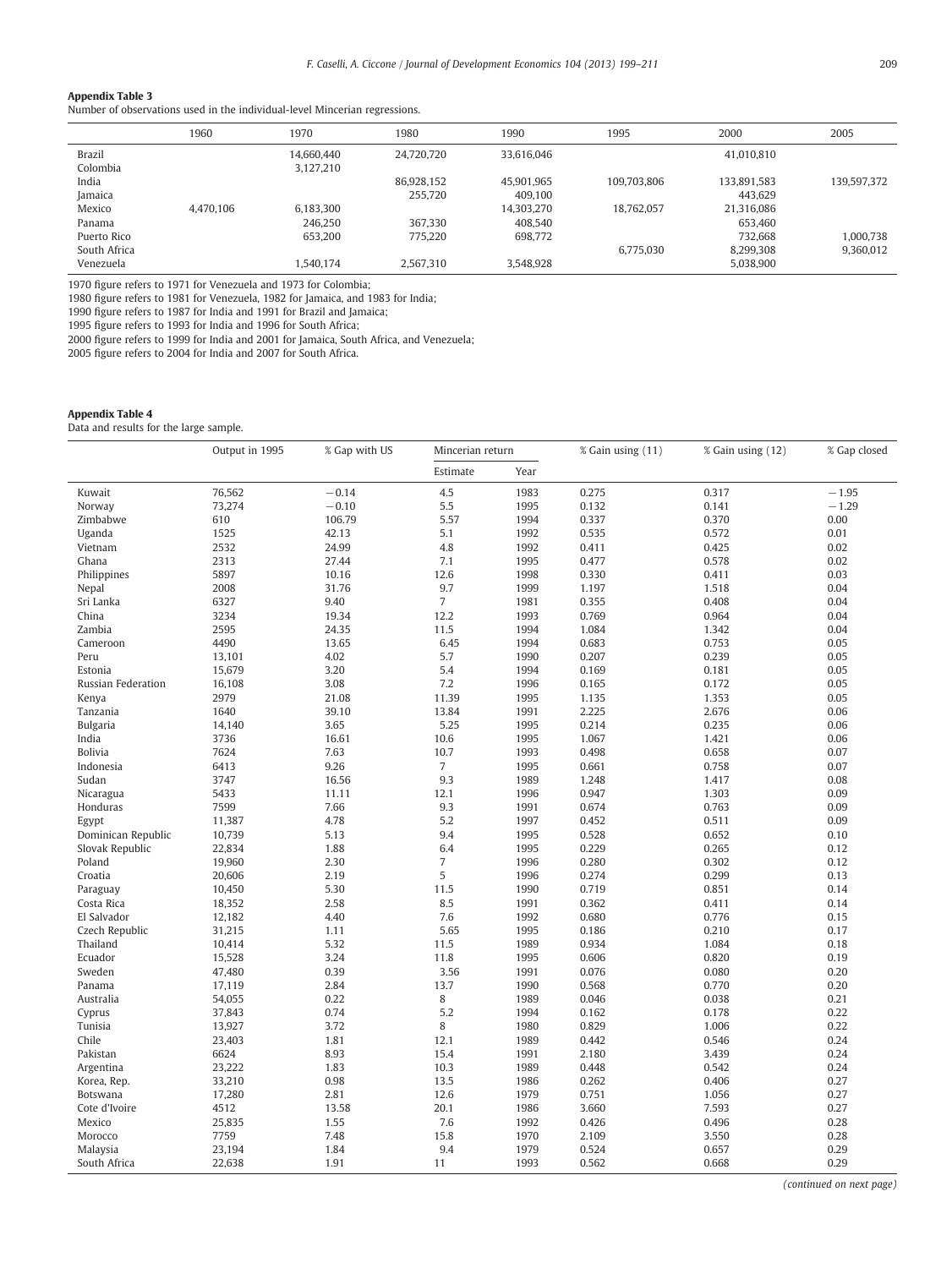#### <span id="page-11-0"></span>Appendix Table 4 (continued)

|                      | Output in 1995 | % Gap with US | Mincerian return |      | % Gain using (11) | % Gain using (12) | % Gap closed |
|----------------------|----------------|---------------|------------------|------|-------------------|-------------------|--------------|
|                      |                |               | Estimate         | Year |                   |                   |              |
| Colombia             | 18,808         | 2.50          | 14.5             | 1989 | 0.787             | 1.044             | 0.32         |
| Guatemala            | 10,530         | 5.25          | 14.9             | 1989 | 1.674             | 2.193             | 0.32         |
| Turkey               | 22,996         | 1.86          | 9                | 1994 | 0.605             | 0.736             | 0.32         |
| Hungary              | 27,326         | 1.41          | 8.9              | 1995 | 0.501             | 0.588             | 0.36         |
| Venezuela, RB        | 26,164         | 1.51          | 9.4              | 1992 | 0.579             | 0.689             | 0.38         |
| Jamaica              | 14,588         | 3.51          | 28.8             | 1989 | 1.621             | 2.268             | 0.46         |
| Canada               | 54,026         | 0.22          | 8.9              | 1989 | 0.106             | 0.108             | 0.49         |
| <b>Brazil</b>        | 16,676         | 2.95          | 14.7             | 1989 | 1.451             | 1.903             | 0.49         |
| Israel               | 53,203         | 0.24          | 6.2              | 1995 | 0.126             | 0.149             | 0.53         |
| Slovenia             | 32,991         | 0.99          | 9.8              | 1995 | 0.553             | 0.693             | 0.56         |
| Iran, Islamic Rep.   | 22,339         | 1.95          | 11.6             | 1975 | 1.095             | 1.483             | 0.56         |
| Greece               | 42,141         | 0.56          | 7.6              | 1993 | 0.318             | 0.368             | 0.57         |
| Portugal             | 35,336         | 0.86          | 8.73             | 1994 | 0.569             | 0.658             | 0.66         |
| Denmark              | 52,032         | 0.26          | 5.14             | 1995 | 0.185             | 0.197             | 0.70         |
| Finland              | 45,289         | 0.45          | 8.2              | 1993 | 0.337             | 0.374             | 0.74         |
| Ireland              | 52,868         | 0.24          | 9.81             | 1994 | 0.234             | 0.266             | 0.96         |
| Japan                | 51,674         | 0.27          | 13.2             | 1988 | 0.264             | 0.333             | 0.97         |
| Netherlands          | 59,684         | 0.10          | 6.4              | 1994 | 0.117             | 0.127             | 1.14         |
| Hong Kong            | 57,093         | 0.15          | 6.1              | 1981 | 0.190             | 0.229             | 1.25         |
| United Kingdom       | 51,901         | 0.27          | 9.3              | 1995 | 0.342             | 0.405             | 1.28         |
| Spain                | 50,451         | 0.30          | 7.54             | 1994 | 0.449             | 0.541             | 1.48         |
| Switzerland          | 57,209         | 0.15          | 7.5              | 1991 | 0.255             | 0.314             | 1.70         |
| Austria              | 56,728         | 0.16          | 7.2              | 1993 | 0.300             | 0.331             | 1.88         |
| France               | 58,784         | 0.12          | $\overline{7}$   | 1995 | 0.300             | 0.347             | 2.52         |
| Germany              | 56,992         | 0.15          | 7.85             | 1995 | 0.392             | 0.480             | 2.54         |
| Italy                | 63,260         | 0.04          | 6.19             | 1995 | 0.305             | 0.344             | 7.63         |
| Belgium              | 64,751         | 0.02          | 6.3              | 1999 | 0.154             | 0.171             | 9.58         |
| Singapore            | 63,009         | 0.04          | 13.1             | 1998 | 0.634             | 0.724             | 14.36        |
| <b>United States</b> | 65,788         | 0.00          | 10               | 1993 | 0.000             | 0.000             | n.a.         |
| Iraq                 | n.a.           | n.a.          | 6.4              | 1979 | 0.567             | 0.664             | n.a.         |
| Taiwan               | n.a.           | n.a.          | 6                | 1972 | 0.330             | 0.293             | n.a.         |

Note: Output per worker from Penn World Tables.

#### Appendix B. Supplementary data

Supplementary data to this article can be found online at [http://](http://dx.doi.org/10.1016/j.jdeveco.2013.02.006) [dx.doi.org/10.1016/j.jdeveco.2013.02.006](http://dx.doi.org/10.1016/j.jdeveco.2013.02.006).

#### References

- Acemoglu, Daron, 1998. Why do new technologies complement skills? Directed technical change and wage inequality. Quarterly Journal of Economics 113, 1055–1089.
- Acemoglu, Daron, 2002. Directed technical change. Review of Economic Studies 69, 781–810.
- Acemoglu, Daron, Angrist, Joshua, 2001. How large are human-capital externalities? Evidence from compulsory-schooling laws. NBER Macroeconomic Annual. MIT Press.
- Angrist, Joshua, 1995. The economic returns to schooling in the West Bank and Gaza Strip. American Economic Review 85, 1065–1087.
- Autor, David, Katz, Lawrence, 1999. Changes in the wage structure and earnings inequality. In: Ashenfelter, Orley, Card, David (Eds.), Handbook of Labor Economics. Elsevier.
- Autor, David, Katz, Lawrence, Kearney, Melissa, 2006. The polarization of the U.S. labor market. American Economic Review: Papers and Proceedings 96, 189–194.
- Barro, Robert, 1991. Economic growth in a cross-section of countries. Quarterly Journal of Economics 106, 407–443.
- Barro, Robert, Lee, Jong-Wha, 2010. A new data set of educational attainment in the world, 1950–2010. National Bureau of Economic Research Working Paper #15902, Cambridge, MA (Data downloadable at: [http://www.barrolee.com/\)](http://www.barrolee.com/).
- Basu, Susanto, Weil, David, 1998. Appropriate technology and growth. Quarterly Journal of Economics 113, 1025–1054.
- Benhabib, Jess, Spiegel, Mark, 1994. The role of human capital in economic development: evidence from aggregate cross-country data. Journal of Monetary Economics 34, 143–173.
- Bils, Mark, Klenow, Pete, 2000. Does schooling cause growth? American Economic Review 90, 1160–1183.
- Card, David, 1999. The causal effect of education on earnings. In: Ashenfelter, Orley, Card, David (Eds.), Handbook of Labor Economics. Elsevier.
- Caselli, Francesco, 2005. Accounting for cross-country income differences. In: Aghion, Durlauf (Eds.), Handbook of Economic Growth, pp. 679–742. North Holland.
- Caselli, Francesco, 2010. Differences in technology across time and space. 2010 CREI Lectures, Slide Presentation. [\(http://personal.lse.ac.uk/casellif/](http://personal.lse.ac.uk/casellif/)).
- Caselli, Francesco, Coleman II, John Wilbur, 2002. The U.S. technology frontier. American Economic Review: Papers and Proceedings 92, 148–152.
- Caselli, Francesco, Coleman II, John Wilbur, 2006. The world technology frontier. American Economic Review 96, 499–522.

Caselli, Francesco, Feyrer, James, 2007. The marginal product of capital. Quarterly Journal of Economics 122, 535–568.

- Caselli, Francesco, Esquivel, Gerardo, Lefort, Fernando, 1996. Reopening the convergence debate: a new look at cross-country growth empirics. Journal of Economic Growth 3, 363–389.
- Ciccone, Antonio, Peri, Giovanni, 2005. Long-run substitutability between more and less educated workers: evidence from US states 1950–1990. The Review of Economics and Statistics 87, 652–663.
- Ciccone, Antonio, Peri, Giovanni, 2006. Identifying human capital externalities: theory with applications. Review of Economic Studies 73, 381–412.
- Duffy, John, Papageorgiou, Chris, Perez-Sebastian, Fidel, 2004. Capital-skill complementarity? Evidence from a panel of countries. The Review of Economics and Statistics 86, 327–344.
- Duflo, Esther, 2001. Schooling and labor market consequences of school construction in Indonesia: evidence from an unusual policy experiment. American Economic Review 91, 795–813.
- Erosa, Andres, Koreshkova, Tatyana, Restuccia, Diego, 2010. How important is human capital? A quantitative theory of world income distribution. Review of Economic Studies 77, 1421–1449.
- Fallon, Peter, Layard, Richard, 1975. Capital–skill complementarity, income distribution, and output accounting. Journal of Political Economy 83, 279–302.
- Foster, Andrew, Rosenzweig, Mark, 1995. Technical change and human capital returns and investments: evidence from the green revolution. American Economic Review 86, 931–953.
- Gennaioli, Nicola, La Porta, Rafael, Lopez-de-Silanes, Florencio, Shleifer, Andrei. forthcoming. Human capital and regional development. Quarterly Journal of Economics.
- Goldin, Caudia, Katz, Lawrence, 1998. The origins of technology–skill complementarity. Quarterly Journal of Economics 113, 693–732.
- Goldin, Claudia, Katz, Lawrence, 2008. The Race Between Education and Technology. Harvard University Press.
- Gollin, Douglas, 2002. Getting Income Shares Right. Journal of Political Economy 110, 458–474.
- Goos, Maarten, Manning, Alan, 2007. Lousy and lovely jobs: the rising polarization of work in Britain. The Review of Economics and Statistics 89, 118–133.
- Griliches, Zvi, 1969. Capital–skill complementarity. The Review of Economics and Statistics 51, 465–468.
- Hall, Robert, Jones, Charles, 1999. Why do some countries produce so much more output per worker than others? Quarterly Journal of Economics 114, 83–116.
- Hanushek, Eric, Woessmann, Ludger, 2008. The role of cognitive skills in economic development. Journal of Economic Literature 46, 607–668.
- Hanushek, Eric, Woessmann, Ludger, 2011. The economics of international differences in educational achievement. In: Hanushek, Eric, Machin, Stephen, Woessmann, Ludger (Eds.), Handbook of the Economics of Education. North Holland.